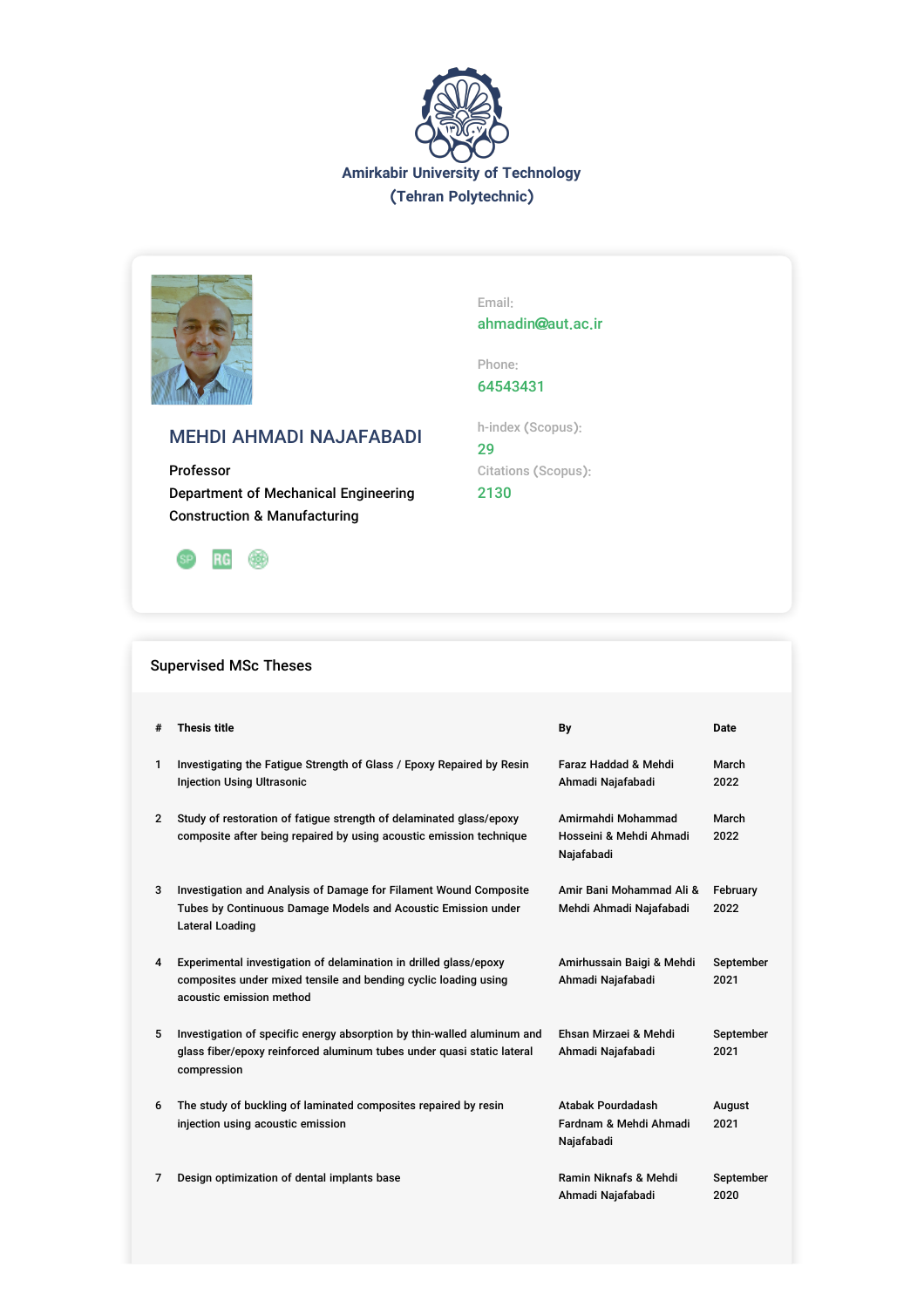| 8  | Experimental study and Finite element simulation of energy absorption<br>and failure modes of CFRP filament wound tube and its Acoustic<br><b>Emission Inspection</b> | Zahra Nozarijouybari &<br>Mehdi Ahmadi Najafabadi            | December<br>2019  |
|----|-----------------------------------------------------------------------------------------------------------------------------------------------------------------------|--------------------------------------------------------------|-------------------|
| 9  | Numerical And Experimental Study For Geometrical Effect Of Fiber Glass                                                                                                | Arash Khodaei & Mehdi                                        | November          |
|    | Structure In Composite Tubes Under The Axial Quasi Static Loading                                                                                                     | Ahmadi Najafabadi                                            | 2019              |
|    | 10 Ultrasonic hoop stress calculation in autoferttaged AL 1050 pipe                                                                                                   | Hamed Safi Khanlu & Mehdi<br>Ahmadi Najafabadi               | September<br>2019 |
| 11 | analyzing mechanical properties in reinforced composites by electrospun<br>nanofibers                                                                                 | Mohammad Ehsandoost &<br>Mehdi Ahmadi Najafabadi             | <b>July 2019</b>  |
|    | 12 The Effect of Higher-order Elastic Coefficients of Elasticity of Metal                                                                                             | Nazanin Morakabi Esfahani                                    | October           |
|    | under Tensile load on the Acoustoelastic Constant                                                                                                                     | & Mehdi Ahmadi Najafabadi                                    | 2018              |
|    | 13 Application of ultrasonice Waves for the Measurement of Residual                                                                                                   | Khashayar Khosravian &                                       | February          |
|    | Stress and bending of polyethylene pipes                                                                                                                              | Mehdi Ahmadi Najafabadi                                      | 2018              |
|    | 14 Prediction of residual strength of composite laminates by means of                                                                                                 | Mahdi Habibi & Mehdi                                         | February          |
|    | acoustic emission technique                                                                                                                                           | Ahmadi Najafabadi                                            | 2018              |
|    | 15 Application of Critically Refracted longitudinal Waves for Residual Stress                                                                                         | Mehdi Iskandari & Mehdi                                      | February          |
|    | Measurement in the autofretted tubes                                                                                                                                  | Ahmadi Najafabadi                                            | 2018              |
|    | 16 Polymer Composite Samples Health Monitoring using Lamb Wave                                                                                                        | Hamidreza Badakhshian &                                      | October           |
|    | <b>Method under Delamination</b>                                                                                                                                      | Mehdi Ahmadi Najafabadi                                      | 2017              |
| 17 | The effect of Nylon6,6 nanofibers on delamination of glass/epoxy                                                                                                      | Ali Gholizadeh & Mehdi                                       | September         |
|    | composite using Acoustic Emission                                                                                                                                     | Ahmadi Najafabadi                                            | 2017              |
| 18 | Investigation of the parameters affecting of wave propagation in<br>glass/epoxy composite                                                                             | Mostafa Shirdel & Mehdi<br>Ahmadi Najafabadi                 | <b>July 2017</b>  |
|    | 19 : Numerical and experimental investigation of failure in drilled<br>glass/epoxy composites under bending cyclic loading using acoustic<br>emission method          | Naeim Akbari Shahkhosravi<br>& Mehdi Ahmadi Najafabadi       | <b>July 2017</b>  |
|    | 20 Investigation of induced damages inbuckling of laminate composites                                                                                                 | Anvar Soukhani Darisofla &                                   | February          |
|    | using acoustic emission                                                                                                                                               | Mehdi Ahmadi Najafabadi                                      | 2017              |
| 21 | Investigation of fatigue failure mechanisms of a notched aluminum plate                                                                                               | Abdollah Maleki & Mehdi                                      | February          |
|    | repaired with a composite patch using acoustic emission method                                                                                                        | Ahmadi Najafabadi                                            | 2017              |
|    | 22 Ultrasonic residual stress measurement in upset weld                                                                                                               | Ali Reza Faraji Alamooti &<br>Mehdi Ahmadi Najafabadi        | October<br>2016   |
|    | 23 Ultrasonic NDT data reconstruction, visualization and analysis in<br>autoCAD2000                                                                                   | Seyed Ali Hosseini<br>Kazerooni & Mehdi Ahmadi<br>Najafabadi | February<br>2016  |
|    | 24 Study on residual stresses in welding by LTT fillers                                                                                                               | Kaveh Azizpour & Mehdi<br>Ahmadi Najafabadi                  | October<br>2015   |
|    | 25 Determination of Acoustoelastic Coefficients in Welding Metal and HAZ                                                                                              | Iman Rahimi & Mehdi                                          | October           |
|    | in Austenitic Stainless Steel Welding                                                                                                                                 | Ahmadi Najafabadi                                            | 2015              |
|    | 26 Separation of Impact Damage Mechanisms on Laminar Composite Using                                                                                                  | Seyed Ali Mahdian Ahi &                                      | October           |
|    | <b>Acoustic Emission Method</b>                                                                                                                                       | Mehdi Ahmadi Najafabadi                                      | 2015              |
|    | 27 Identification damage mechanism in composite using acoustic emission                                                                                               | Reza Mohammadi & Mehdi                                       | September         |
|    | and finite element methods                                                                                                                                            | Ahmadi Najafabadi                                            | 2015              |
|    | 28 Investigation of failure mechanisms of a notched aluminum plate<br>repaired with a composite patch using acoustic emission method                                  | Mir Mohammad Mousavi<br>Nasab & Mehdi Ahmadi<br>Najafabadi   | September<br>2015 |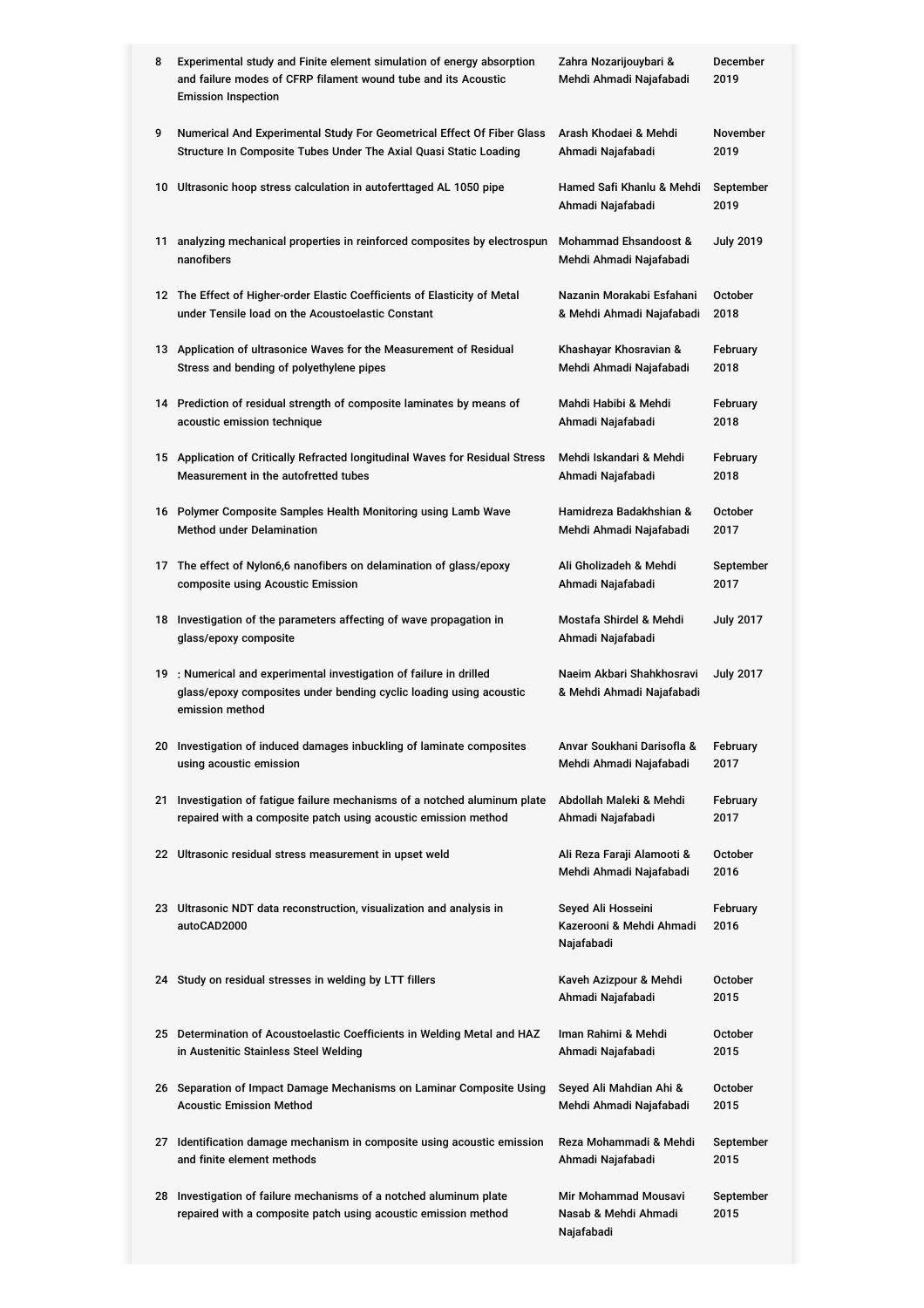|    | 29 Measurement of Welding Residual Stress of Austenitic Stainless Steel By<br>Using LCR Ultrasonic Waves by Eliminating Approximation of<br>Accoustoelastic     | Shayan Nejadshamsi &<br>Mehdi Ahmadi Najafabadi          | September<br>2015      |
|----|-----------------------------------------------------------------------------------------------------------------------------------------------------------------|----------------------------------------------------------|------------------------|
|    | 30 Investigation of delamination in FMLs and verification by Acoustic<br><b>Emission method</b>                                                                 | Jaber Esmaeeli Karati &<br>Mehdi Ahmadi Najafabadi       | <b>October</b><br>2014 |
|    | 31 Theoretical study for detection of inter laminar defects of fiber-<br>reinforced polymer composites by three-point bending using acoustic<br>emission method | Borhan Sadeghi & Mehdi<br>Ahmadi Najafabadi              | <b>October</b><br>2014 |
|    | 32 Simulation of longitudinal residual stress in welded austenitic stainless<br>steel plates and evaluation with x-ray diffraction and ultrasonic meth          | Mohammad Eftekhary &<br>Mehdi Ahmadi Najafabadi          | <b>October</b><br>2014 |
|    | 33 Investigation delamination in FRP composites under cyclic loading by<br>acoustic emissin                                                                     | Milad Saeedifar & Mehdi<br>Ahmadi Najafabadi             |                        |
|    | 34 Monitoring of Damage Mechanisms in Mixed Mode I/II Loading on<br>Glass/Epoxy Composites by Acoustic Emission Method                                          | Hamidreza Fazaeli & Mehdi<br>Ahmadi Najafabadi           | January<br>2014        |
|    | 35 Evaluation of Welding residual stress in austenite stainless steel using<br>Lcr ultrasonic waves                                                             | & Mehdi Ahmadi Najafabadi                                | January<br>2014        |
|    | 36 Monitoring of damage mechanism in mode-II loading for a<br>glass/polyester composite using acoustic emission                                                 | Parinaz Belalpour Dastjerdi<br>& Mehdi Ahmadi Najafabadi | October<br>2013        |
|    | 37 Residual stress evaluation by finite element and ultrasonic method in a<br>butt weld joint                                                                   | Seyedali Sadeghi & Mehdi<br>Ahmadi Najafabadi            | October<br>2013        |
|    | 38 Discrimination of Acoustic Emission Signals during Drilling Process and<br>Semi-Static Loading (punching)                                                    | Navid Zarif Karimi & Mehdi<br>Ahmadi Najafabadi          | October<br>2013        |
|    | 39 FEM and AE fracture analysis of glass/epoxy composite laminate under<br>bending load                                                                         | & Mehdi Ahmadi Najafabadi                                | February<br>2013       |
|    | 40 stress evaluation within different depth ranges of a stainless steel plate<br>by LCR wave                                                                    | Omid Afzali Naniz & Mehdi<br>Ahmadi Najafabadi           | October<br>2012        |
|    | 41 Theoretical and Experimental Damage Investigation of Composite<br>Laminate under Three Point Bending using Acoustic Emission                                 | & Mehdi Ahmadi Najafabadi                                | October<br>2012        |
|    | 42 Development of application of ultrasonic method for measurement of<br>residual stresses in butt weld joint                                                   | & Mehdi Ahmadi Najafabadi                                | October<br>2012        |
|    | 43 Final Element Analysis and Measurement of Residual Stress by<br>& Mehdi Ahmadi Najafabadi<br>Ultrasonic Method in Heat Affected Zone of a Wellded Connectin  |                                                          | September<br>2012      |
|    | 44 The effect of welding sequences on welding distortion in an aluminium<br>pressure vessel                                                                     | & Mehdi Ahmadi Najafabadi                                | October<br>2011        |
|    | 45 Diagnosis of fluids velocity coefficient in leakage using acoustic<br>emission                                                                               | & Mehdi Ahmadi Najafabadi                                | October<br>2011        |
|    | 46 The study of Temper bead welding technique on the mechanical<br>properties of welds                                                                          | & Mehdi Ahmadi Najafabadi                                | September<br>2011      |
| 47 | Monitoring of delamination in composite materials during drilling using<br>acoustic emission                                                                    | & Mehdi Ahmadi Najafabadi                                | September<br>2011      |
|    | 48 Identification of damage modes in composite materials by analyzing<br>acoustic emission signals                                                              | & Mehdi Ahmadi Najafabadi                                | September<br>2011      |
| 49 | Study of the effect of residual stress in metals on the propagation rate of Mohammad Tavosian &<br>elastic waves                                                | Mehdi Ahmadi Najafabadi                                  | January<br>2011        |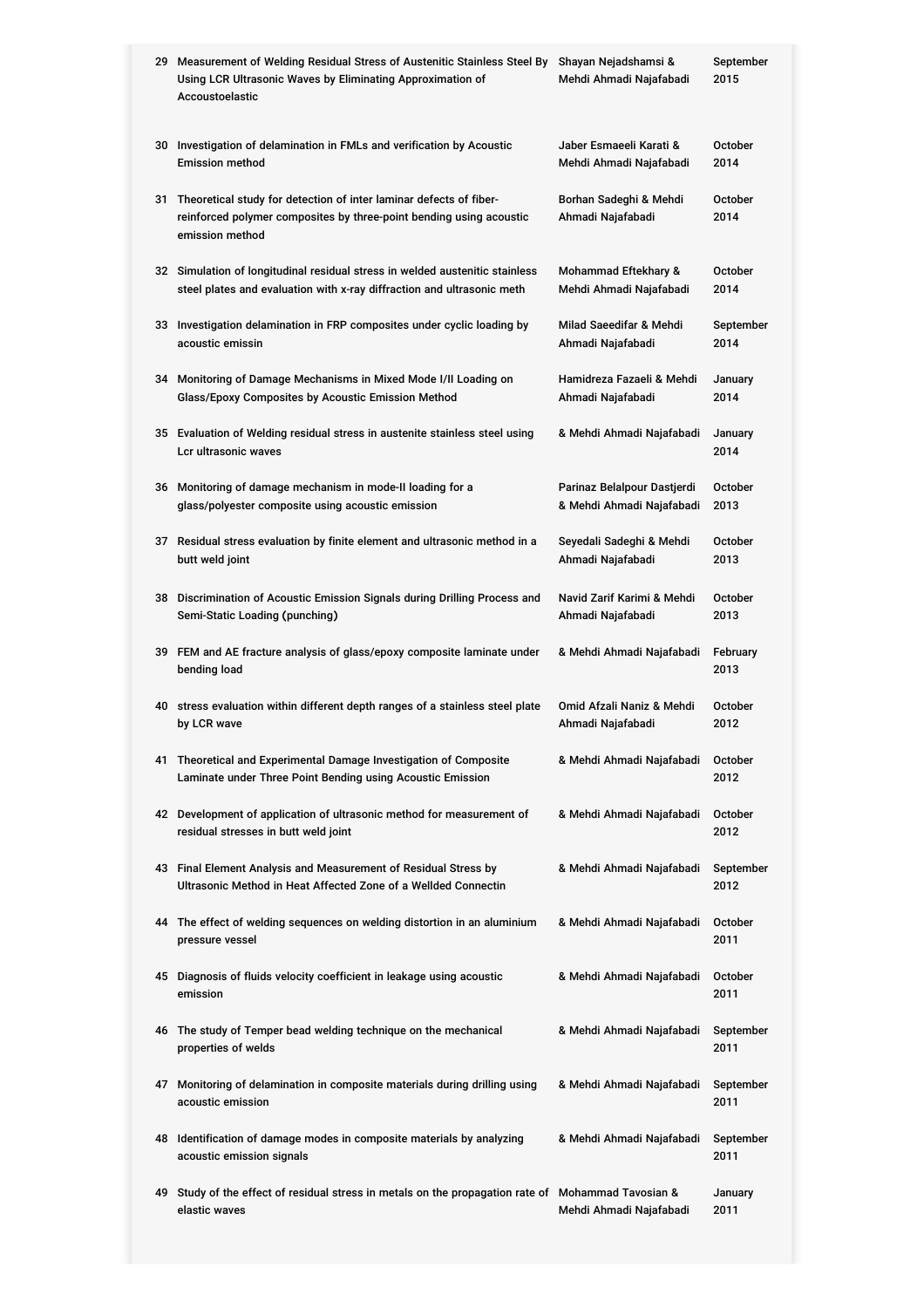|      | 50 measurement of stress in metals using ultrasonic waves                                                                                                  |                         |                                                   | & Mehdi Ahmadi Najafabadi                              |                     | September<br>2010   |
|------|------------------------------------------------------------------------------------------------------------------------------------------------------------|-------------------------|---------------------------------------------------|--------------------------------------------------------|---------------------|---------------------|
| 51   | Studying leak in valves of Internal Combustion Engine Using Acoustic<br>Emission                                                                           |                         | Sadegh Hosseini & Mehdi<br>Ahmadi Najafabadi      |                                                        | September<br>2010   |                     |
|      | 52 Monitoring delamination mode I in composite by the acoustic emission<br>technique                                                                       |                         | Alireza Souri & Mehdi<br>Ahmadi Najafabadi        |                                                        | <b>July 2010</b>    |                     |
| 53   | monitoring crack growth by the acoustic emission technique                                                                                                 |                         | Hadi Mohammadyari &<br>Mehdi Ahmadi Najafabadi    |                                                        | <b>July 2010</b>    |                     |
|      | 54 Experimental study of delamination in glass/epoxy and glass/polyester<br>laminated composites and sandwich composites by acoustic emission<br>technique |                         | Milad Hajikhani & Mehdi<br>Ahmadi Najafabadi      |                                                        |                     | <b>June 2010</b>    |
|      | 55 fracture toughness evalution by the acoustic emission technique                                                                                         |                         | Javad Teymuri Shandi &<br>Mehdi Ahmadi Najafabadi |                                                        |                     | January<br>2010     |
|      | 56 Experimental study of onset of plastic deformation in steel by using<br>acoustic emission technique                                                     |                         | Meysam Akbari & Mehdi<br>Ahmadi Najafabadi        |                                                        |                     | January<br>2009     |
| 57   | RECONSTRUCTION OF ACOUSTIC EMISSION WAVES CAUSED BY<br>LEAKAGE                                                                                             |                         | Amir Ahmadi & Mehdi<br>Ahmadi Najafabadi          |                                                        | September<br>2008   |                     |
| 58   | MEASUREMENT OF RELEASED ENERGY IN CRACK GROWTH BY THE<br><b>ACOUSTIC EMISSION</b>                                                                          |                         | Saeed Haji Ghasemi &<br>Mehdi Ahmadi Najafabadi   |                                                        | May 2008            |                     |
| 59   | <b>IDENTIFICATION OF MECHANISM OF AE GENERATION IN FRICTION</b><br><b>PROCESSES</b>                                                                        |                         |                                                   | Sajad Mostafavi & Mehdi<br>Ahmadi Najafabadi           |                     | March<br>2008       |
|      | 60 STUDY OF STRESS CORROSION WITH ACOUSTIC EMISSION                                                                                                        |                         |                                                   | Hossein Heidari Kalhroodi &<br>Mehdi Ahmadi Najafabadi |                     | September<br>2007   |
| 61 - | PROCESSING OF A SIGNALS OBTAINED FROM AE EXPEERIMENT ON A<br><b>COMPOSITE PLATE USING WAVELET METHOD</b>                                                   |                         |                                                   | Vahid Ansari Oghol Beyk &<br>Mehdi Ahmadi Najafabadi   |                     | March<br>2007       |
|      | 62 ULTRASONIC STRESS MEASUREMENT                                                                                                                           |                         |                                                   | Siamak Akhshik & Mehdi<br>Ahmadi Najafabadi            |                     | February<br>2007    |
|      | Seyed Mohamad Atifeh &<br>63 EXPERIMENTAL STUDY OF STRESS MEASUREMENT IN BOLTS WITH<br>Mehdi Ahmadi Najafabadi<br><b>ULTRASONIC WAVES</b>                  |                         |                                                   | November<br>2006                                       |                     |                     |
|      | 64 STUDY OF ACOUSTIC EMISSION WAVE PROPAGATION IN PLATES                                                                                                   |                         | Najafabadi                                        | Seyed Mohammadnaser<br>Saber & Mehdi Ahmadi            |                     | November<br>2006    |
|      | 65 EXPERIMENTAL STUDY OF DRILLING REINFORCED PLASTICS AND<br>INVESTIGATION OF DAMAGE ZONE BY NDT METHODS                                                   |                         |                                                   | Peyman Moradi & Mehdi<br>Ahmadi Najafabadi             |                     | May 2006            |
|      | <b>Books</b>                                                                                                                                               |                         |                                                   |                                                        |                     |                     |
|      | # Title                                                                                                                                                    | Author(s)               |                                                   | <b>Publisher</b><br>country                            | date                | publication version |
|      | <b>Portal Records</b>                                                                                                                                      |                         |                                                   |                                                        |                     |                     |
|      | 1 condition Monitoring                                                                                                                                     | Mehdi Ahmadi Najafabadi |                                                   | Iran<br>(Islamic<br>Republic<br>of)                    | September 1<br>2012 |                     |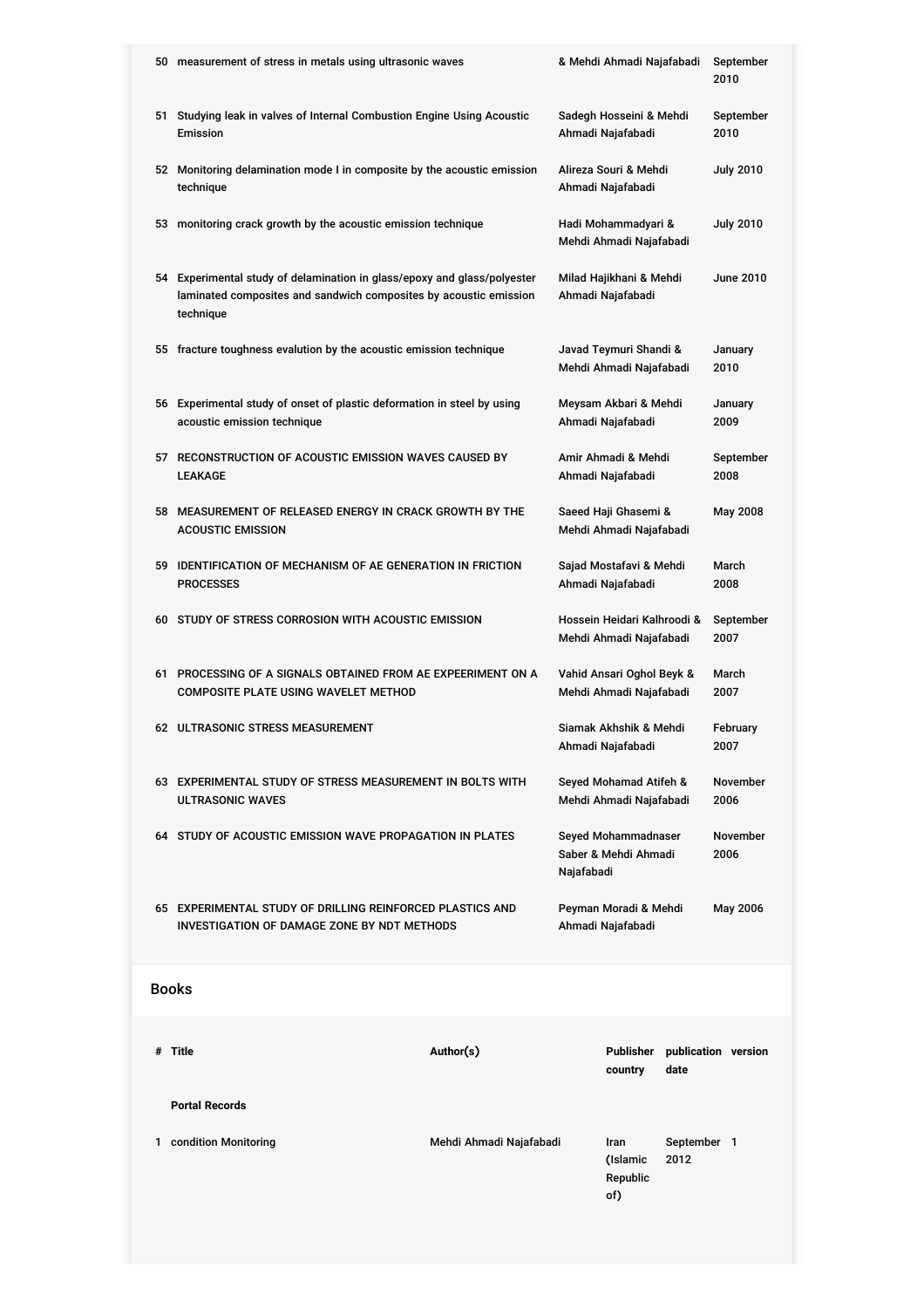2 Using Acoustic Emission to Evaluate Fracture Toughness Energy Release Rate (GI) at Mode I Delamination of Composite Materials

Amir Refahi Oskouei, Andrea Zucchelli, Mehdi Ahmadi Najafabadi, Giangiacomo Minak

1

#### Journal Papers

#### **Portal Records**

- **1** Sajad Alimirzaeifaradonbeh, Mehdi Ahmadi Najafabadi, Ali Nikbakht, Lotfollah Pahlavan, "Damage mechanism characterization of plus/minus 35 degree and plus/minus 55 degree FW composite tubes using acoustic emission method", INTERNATIONAL JOURNAL OF DAMAGE MECHANICS, April 2022 Vol. 0, Num. 0, Page 1-24, April 2022,
- **2** Milad Dehnad, Mehdi Kamali Dolatabadi, Mehdi Ahmadi Najafabadi, Ali Asghar Asgharian Jeddi, "Damage characterization of woven fabric composite using acoustic emission method: warp and bias directions", JOURNAL OF THE TEXTILE INSTITUTE, April 2021 Vol. 0, Num. 0, Page 1-9, April 2021,
- **3** Reza Mohammadi, Mehdi Ahmadi Najafabadi, Hamed Saghafi, Milad Saeedifar, Dimitrios Zarouchas, "A quantitative assessment of the damage mechanisms of CFRP laminates interleaved by PA66 electrospun nanofibers using acoustic emission", COMPOSITE STRUCTURES, December 2020 Vol. 258, Num. 0, Page 1-12, December 2020,
- **4** Reza Mohammadi, Mehdi Ahmadi Najafabadi, Hamed Saghafi, Milad Saeedifar, Dimitrios Zarouchas, "The effect of mode II fatigue crack growth rate on the fractographic features of CFRP composite laminates: An acoustic emission and scanning electron microscopy analysis", ENGINEERING FRACTURE MECHANICS, November 2020 Vol. 241, Num. 0, Page 1-14, November 2020,
- **5** Hamed Safikhanlu, Mehdi Ahmadi Najafabadi, Sajad Alimirzaeifaradonbeh, "Investigation of autofrettage process in Al 1050 specimens by finite element and experimental method", , August 2020 Vol. 51, Num. 3, Page 109-117, August 2020,
- **6** Reza Mohammadi, Mehdi Ahmadi Najafabadi, Hamed Saghafi, Dimitrios Zarouchas, "Fracture and fatigue behavior of carbon/epoxy laminates modified by nanofibers", COMPOSITES PART A-APPLIED SCIENCE AND MANUFACTURING, July 2020 Vol. 137, Num. 0, Page 1-11, July 2020,
- **7** Reza Mohammadi, Mehdi Ahmadi Najafabadi, Hamed Saghafi, Dimitrios Zarouchas, "Mode-II fatigue response of AS4/8552 carbon /epoxy composite laminates interleaved by electrospun nanofibers", THIN-WALLED STRUCTURES, May 2020 Vol. 154, Num. 0, Page 1-12, May 2020,
- **8** Hamed Safikhanlu, Sajad Alimirzaeifaradonbeh, Mehdi Ahmadi Najafabadi, "Behavior of critically refracted longitudinal and lamb waves with stress variations in Al 1050 sample", Modares Mechanical Engineering, April 2020 Vol. 20, Num. 5, Page 1223-1234, April 2020,
- **9** Mehrdad Nazmdar, Mehdi Ahmadi Najafabadi, Mehdi Akhlaghi, "On the improvement of analytical delamination model for drilling of laminated composites using Galerkin method", COMPOSITES PART B-ENGINEERING, April 2020 Vol. 194, Num. 0, Page 1-13, April 2020,
- **10** Mahdi Habibi, Jalal Yousefi, Mehdi Ahmadi Najafabadi, "Investigation the Effect of Loading Rates on Fracture Toughness of Loading Mode I in Glass / Epoxy Composite Laminates by Acoustic Emission", Modares Mechanical Engineering, December 2019 Vol. 19, Num. 12, Page 2917-2925, December 2019,
- **11** Fatemeh Faghih Khorasani, Mohammad Zaman Kabir, Mehdi Ahmadi Najafabadi, Khosrow Ghavami, "Predicting compressive stress?strain curves of structural adobe cubes based on Acoustic Emission (AE) hits and Weibull distribution", international Journal of Structural Integrity, November 2019 Vol. 10, Num. 6, Page 776-791, November 2019,
- **12** Naeim Akbari Shahkhosravi, Jalal Yousefi, Mehdi Ahmadi Najafabadi, Colin Burvill, Giangiacomo Minak, "Fatigue life reduction of GFRP composites due to delamination associated with the introduction of functional discontinuities", COMPOSITES PART B-ENGINEERING, April 2019 Vol. 163, Num. 0, Page 536-574, April 2019,
- **13** Naeim Akbari Shahkhosravi, Jalal Yousefi, Mehdi Ahmadi Najafabadi, Giangiacomo Minak, Hossein Hosseini Toudeshky, Fariborz Sheibanian, "Static strength and damage evaluation of high speed drilled composite material using acoustic emission and finite element techniques", ENGINEERING FRACTURE MECHANICS, April 2019 Vol. 210, Num. 0, Page 470-485, April 2019,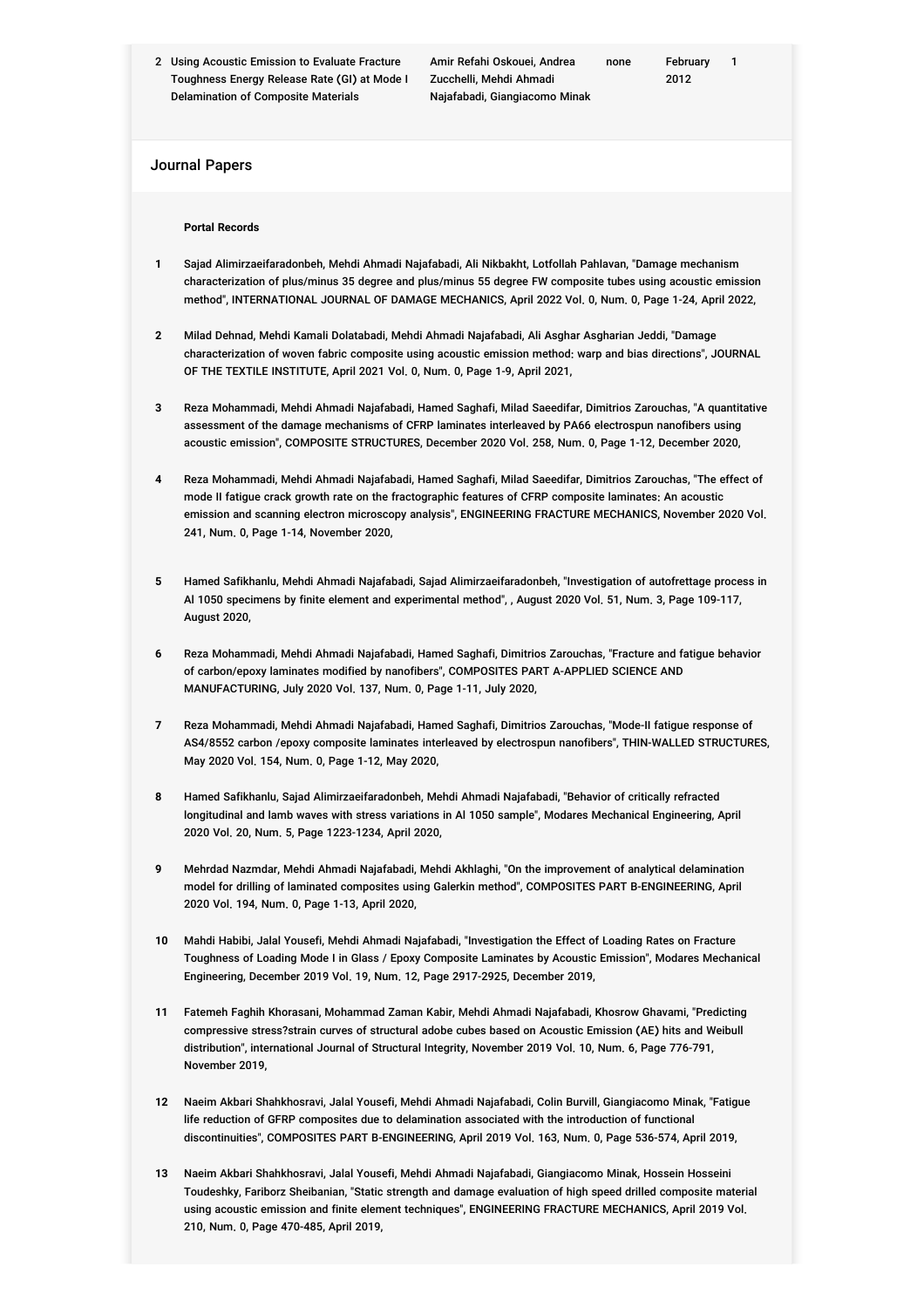- **14** Milad Saeedifar, Mehdi Ahmadi Najafabadi, Dimitrios Zarouchas, Hossein Hosseini Toudeshky, Meisam Jalalvand, "Barely visible impact damage assessment in laminated composites using acoustic emission", COMPOSITES PART B-ENGINEERING, November 2018 Vol. 152, Num. 0, Page 180-192, November 2018,
- **15** Parinaz Belalpour Dastjerdi, Mehdi Ahmadi Najafabadi, "Characterizing the damage mechanisms in mode II delamination in glass/epoxy composite using acoustic emission", STRUCTURAL ENGINEERING AND MECHANICS, September 2018 Vol. 67, Num. 4, Page 1-9, September 2018,
- **16** Mahdi Habibi, Jalal Yousefi, Mehdi Ahmadi Najafabadi, "Damage assessment of mode II of polymer composite material using a new acoustic emission and finite element methods", , July 2018 Vol. 18, Num. 4, Page 126-134, July 2018,
- **17** Ali Gholizadeh, Mehdi Ahmadi Najafabadi, Hamed Saghafi, Reza Mohammadi, "Considering damages to open-holed composite laminates modified bynano-fibers under the three-point bending test", POLYMER TESTING, July 2018 Vol. 70, Num. 0, Page 363-377, July 2018,
- **18** Ali Gholizadeh, Mehdi Ahmadi Najafabadi, Hamed Saghafi, Reza Mohammadi, "Considering damage during fracture test on nanomodified laminates using acoustic emission method", EUROPEAN JOURNAL OF MECHANICS A-SOLIDS, June 2018 Vol. 72, Num. 0, Page 452-463, June 2018,
- **19** Milad Saeedifar, Mehdi Ahmadi Najafabadi, Kaivan Mohammadi, Mohamad Fotouhi, Hossein Hosseini Toudeshky, Reza Mohammadi, "Acoustic Emission-Based Methodology to Evaluate Delamination Crack Growth Under Quasistatic and Fatigue Loading Conditions", JOURNAL OF NONDESTRUCTIVE EVALUATION, January 2018 Vol. 37, Num. 1, Page 1-13, January 2018,
- **20** Anvar Soukhani Darisofla, Milad Saeedifar, Mehdi Ahmadi Najafabadi, Mohamad Fotouhi, Dimitrios Zarouchas, "The study of buckling and post-buckling behavior of laminated composites consisting multiple delaminations using acoustic emission", THIN-WALLED STRUCTURES, January 2018 Vol. 128, Num. 0, Page 145-156, January 2018,
- **21** Seyedali Sadeghi, Navid Zarif Karimi, Mohammad Fotouhi, , Mehdi Ahmadi Najafabadi, Ana Pavlovic, "Residual Stress Evaluation in Friction Stir Welding of Aluminum Plates by Means of Acoustic Emission and Ultrasonic Waves", FME Transactions, January 2018 Vol. 46, Num. 0, Page 230-237, January 2018,
- **22** Milad Saeedifar, Mehdi Ahmadi Najafabadi, Dimitrios Zarouchas, Hossein Hosseini Toudeshky, Meisam Jalalvand, "Clustering of Interlaminar and Intralaminar damages in Laminated Composites under Indentation Loading using Acoustic Emission", COMPOSITES PART B-ENGINEERING, January 2018 Vol. 144, Num. 0, Page 206-219, January 2018,
- **23** Abdollah Maleki, Milad Saeedifar, Mehdi Ahmadi Najafabadi, Dimitrios Zarouchas, "The Fatigue Failure Study of Repaired Aluminum Plates by Composite Patches using Acoustic Emission", ENGINEERING FRACTURE MECHANICS, December 2017 Vol. 0, Num. 0, Page 1-12, December 2017,
- **24** Mehdi Ahmadi Najafabadi, Manouchehr Salehi, Mohammad Reza Morovvati, , Seyed Ali Ebrahimian, Cevat Teymuri Sindi, "Investigation of deep drawing process by the means of acoustic emission characteristics", MATERIALS EVALUATION, November 2017 Vol. 17, Num. 11, Page 1525-1531, November 2017,
- **25** Jalal Yousefi, Mehdi Ahmadi Najafabadi, Hossein Hosseini Toudeshky, Mehdi Akhlaghi, "Damage evaluation of laminated composite material using a new acoustic emission Lamb-based and finite element techniques", APPLIED COMPOSITE MATERIALS, October 2017 Vol. 0, Num. 0, Page 1-20, October 2017,
- **26** Mir Mohammad Mousavi Nasab, Hamid Fotouhi, Reza Mohammadi, Mehdi Ahmadi Najafabadi, Hossein Hosseini Toudeshky, "Investigation of failure mechanisms of notched aluminum plates repaired with composite patches using acoustic emission method", , October 2017 Vol. 17, Num. 8, Page 406-412, October 2017,
- **27** Ali Gholizadeh, Naeim Akbari Shahkhosravi, Reza Mohammadi, Mehdi Ahmadi Najafabadi, Hossein Heidary, "The effect of carbon nanotubes on the life of drilled glass / epoxy composite under fatigue loading", , October 2017 Vol. 17, Num. 8, Page 399-405, October 2017,
- **28** Reza Mohammadi, Milad Saeedifar, Mehdi Ahmadi Najafabadi, Hossein Hosseini Toudeshky, "Acoustic Emission Based Methodology to Evaluate the Fracture Toughness in Carbon/Epoxy Composites", , September 2017 Vol. 49, Num. 2, Page 379-386, September 2017,
- **29** Mohammad Ghayoomi Mohammadi, Seyed Ali Mahdian Ahi, Jalal Yousefi, Mehdi Ahmadi Najafabadi, "AE- based damage investigation in unidirectional composite laminates under low-velocity impact tests", , September 2017 Vol. 17, Num. 7, Page 91-100, September 2017,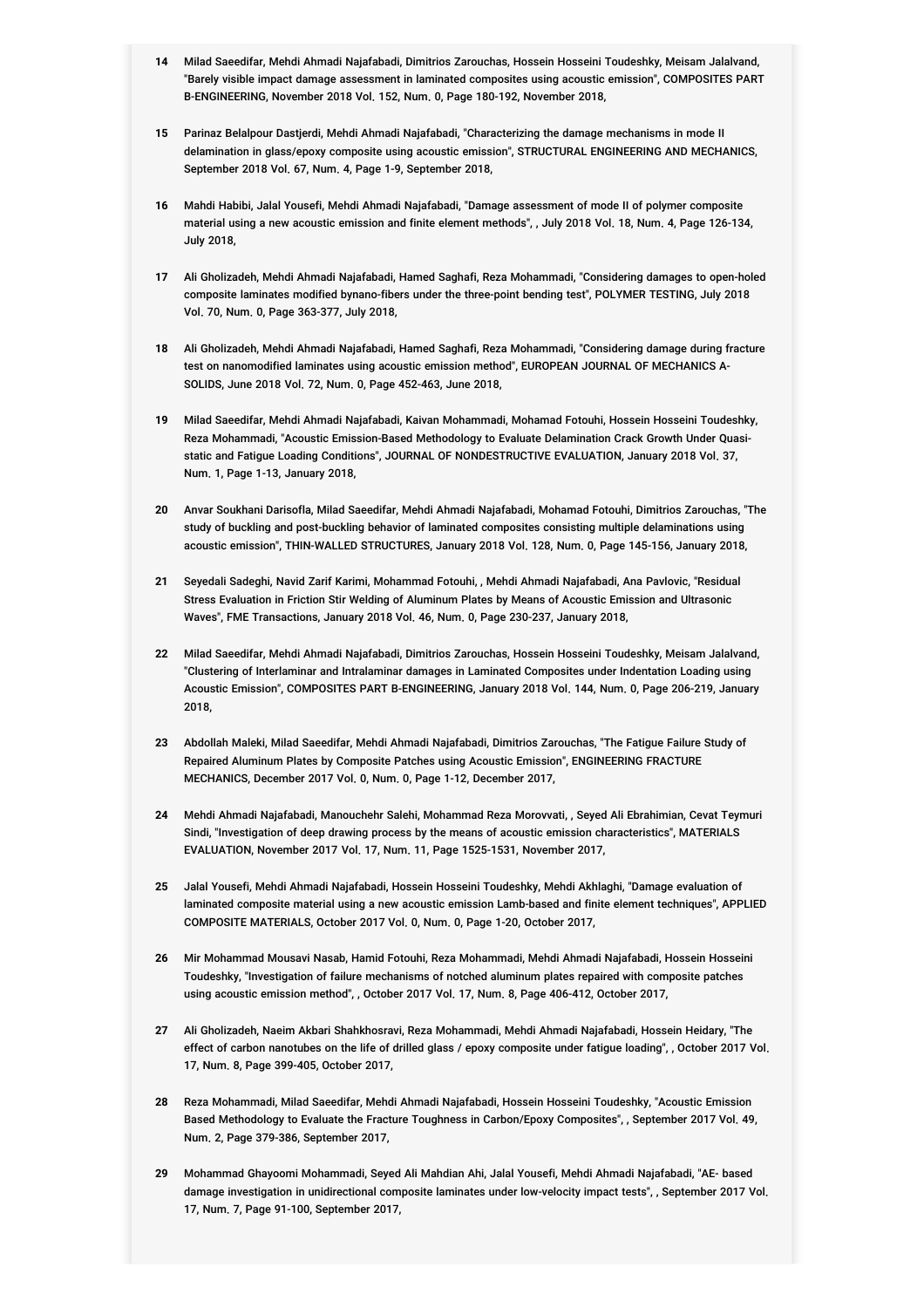- **30** Saeed Kazemi Najafi, Houri Sharifinia, Mehdi Ahmadi Najafabadi, Eric Landis, "Acoustic emission characterization of failure mechanisms in oriented strand board using wavelet based and unsupervised clustering methods", WOOD SCIENCE AND TECHNOLOGY, August 2017 Vol. 0, Num. 0, Page 1-13, August 2017,
- **31** Milad Saeedifar, Mehdi Ahmadi Najafabadi, Hossein Hosseini Toudeshky, Reza Mohammadi, "Investigation of delaminiation initiation and propagation in glass/epoxy composites with acoustic emission technique", , December 2016 Vol. 48, Num. 8, Page 411-422, December 2016,
- **32** Milad Saeedifar, Mehdi Ahmadi Najafabadi, Jalal Yousefi, Reza Mohammadi, Hossein Hosseini Toudeshky, Giangiacomo Minak, "Delamination Analysis in Composite Laminates by means of Acoustic Emission and Bilinear/Tri-linear Cohesive Zone Modeling", COMPOSITE STRUCTURES, December 2016 Vol. 161, Num. 0, Page 505- 512, December 2016,
- **33** Seyed Ali Mahdian Ahi, Jalal Yousefi, Mehdi Ahmadi Najafabadi, Amir Esmaeilzare, "Residual stress evaluation in friction stir-welded aluminum plates using finite element method and acoustic emission", JOURNAL OF MATERIALS SCIENCE, October 2016 Vol. 0, Num. 0, Page 1-14, October 2016,
- **34** Reza Mohammadi, Mehdi Ahmadi Najafabadi, Milad Saeedifar, Jalal Yousefi, Giangiacomo Minak, "Correlation of acoustic emission with finite element predicted damages in open-hole tensile laminated composites", COMPOSITES PART B-ENGINEERING, September 2016 Vol. 108, Num. 0, Page 427-435, September 2016,
- **35** Hoori Sharifinia, Saeid Kazemi Najafi, Mehdi Ahmadi Najafabadi, "Evaluation of fracture behavior of scobs under tensile load using acoustic emission technique", , August 2016 Vol. 69, Num. 2, Page 339-349, August 2016,
- **36** Naeim Akbari Shahkhosravi, Ali Gholizadeh, Reza Mohammadi, Milad Saeedifar, Mehdi Ahmadi Najafabadi, "Quantification of damage mechanisms in holed composite laminates by acoustic emission and finite element methods", , August 2016 Vol. 16, Num. 6, Page 345-352, August 2016,
- **37** Sadegh Hosseini, Mehdi Ahmadi Najafabadi, Mehdi Akhlaghi, "Using acoustic emission method for lubrication monitoring in a journal bearing in the time- frequency domain", , August 2016 Vol. 16, Num. 6, Page 171-180, August 2016,
- **38** Seyed Ali Mahdian Ahi, Jalal Yousefi, Mehrdad Nazmdar, Vavid Zarif Karimi, Mehdi Ahmadi Najafabadi, Giangiacomo Minak, "Damage evaluation of laminated composites under low-velocity impact tests using acoustic emission method", JOURNAL OF COMPOSITE MATERIALS, May 2016 Vol. 0, Num. 0, Page 1-12, May 2016,
- **39** Mohamad Fotouhi, Hamed Saghafi, Tommaso Brugo , Giangiacomo Minak, Cristiano Fragassa, Andrea Zucchelli, Mehdi Ahmadi Najafabadi, "Effect of PVDF nanofibers on the fracture behavior of composite laminates for highspeed woodworking machines", PROCEEDINGS OF THE INSTITUTION OF MECHANICAL ENGINEERS PART C-JOURNAL OF MECHANICAL ENGINEERING SCIENCE, April 2016 Vol. 0, Num. 0, Page 1-13, April 2016,
- **40** Milad Saeedifar, Mohamad Fotouhi, Mehdi Ahmadi Najafabadi, Hossein Hosseini Toudeshky, Giangiacomo Minak, "Prediction of quasi-static delamination onset and growth in laminated composites by Acoustic Emission", COMPOSITES PART B-ENGINEERING, February 2016 Vol. 85, Num. 0, Page 113-122, February 2016,
- **41** Sadegh Hosseini, Mehdi Ahmadi Najafabadi, Mehdi Akhlaghi, "Classification of acoustic emission signals generated from journal bearing at different lubrication conditions based on wavelet analysis in combination with artificial neural network and genetic algorithm", TRIBOLOGY INTERNATIONAL, December 2015 Vol. 95, Num. 0, Page 426-434, December 2015,
- **42** Milad Saeedifar, Mohamad Fotouhi, Mehdi Ahmadi Najafabadi, "Investigation of push-out delamination using cohesive zone modelling and acoustic emission technique", JOURNAL OF COMPOSITE MATERIALS, December 2015 Vol. 0, Num. 0, Page 1-12, December 2015,
- **43** Jalal Yousefi, Reza Mohammadi, Milad Saeedifar, Mehdi Ahmadi Najafabadi, Hossein Hosseini Toudeshky, "Delamination characterization in composite laminates using acoustic emission features, micro visualization and finite element modeling", JOURNAL OF COMPOSITE MATERIALS, November 2015 Vol. 0, Num. 0, Page 1-13, November 2015,
- **44** Mir Mohammad Mousavi Nasab, Milad Saeedifar, Mehdi Ahmadi Najafabadi, Hossein Hosseini Toudeshky, "Investigation of delamination in laminated composites under quasi-static and fatigue loading conditions by acoustic emission", , October 2015 Vol. 15, Num. 8, Page 85-92, October 2015,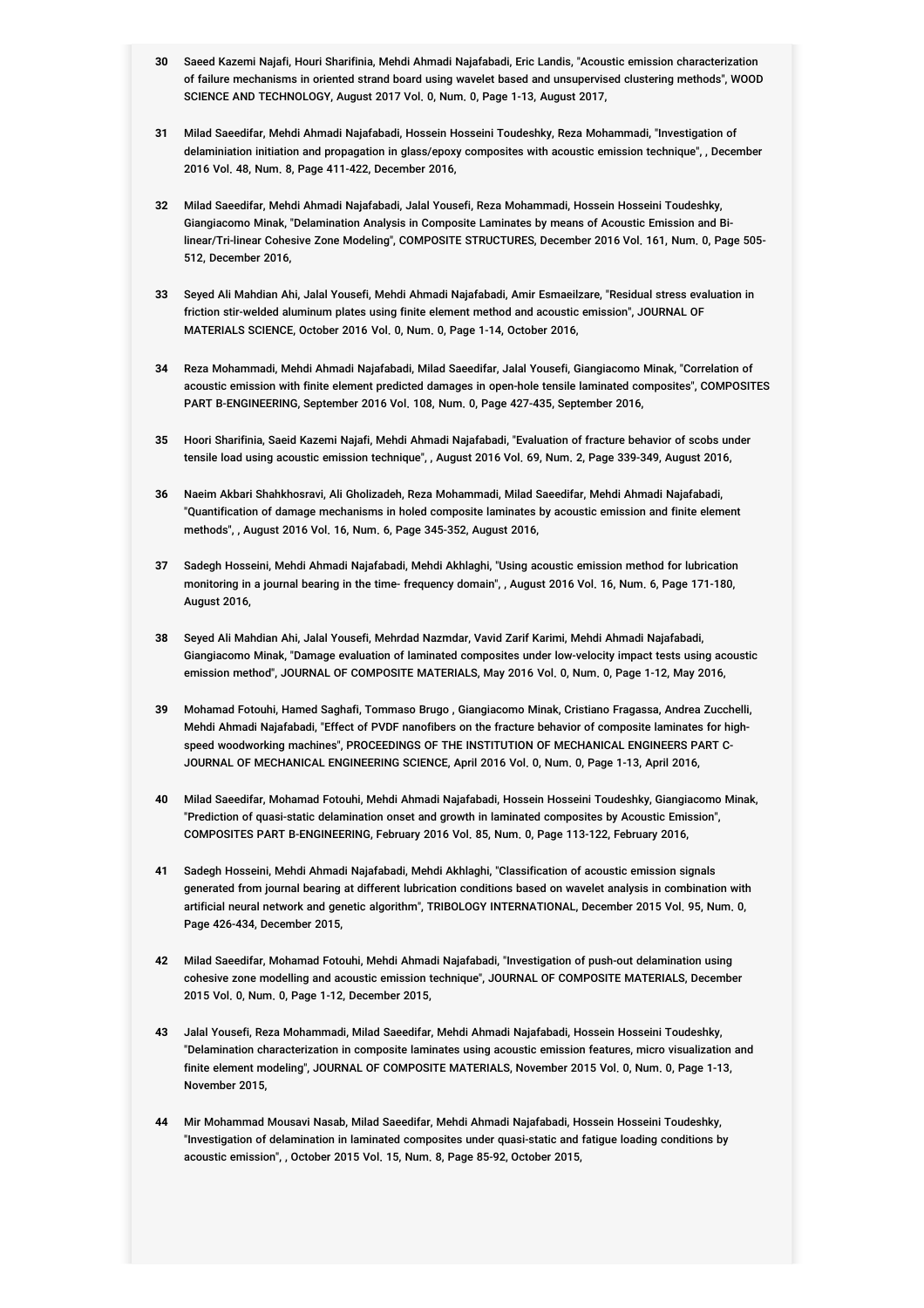- **45** Mohamad Fotouhi, Seyedali Sadeghi, Meisam Jalalvand, Mehdi Ahmadi Najafabadi, "Analysis of the damage mechanisms in mixedmode delamination of laminated composites using acoustic emission data clustering", JOURNAL OF THERMOPLASTIC COMPOSITE MATERIALS, September 2015 Vol. 0, Num. 0, Page 1-23, September 2015,
- **46** Mehrdad Nazmdar, Jalal Yousefi, Mohamad Fotouhi, Mehdi Ahmadi Najafabadi, "Damage evaluation of composite materials using acoustic emission features and Hilbert transform", JOURNAL OF COMPOSITE MATERIALS, September 2015 Vol. 0, Num. 0, Page 1-11, September 2015,
- **47** Reza Mohammadi, Milad Saeedifar, Hossein Hosseini Toudeshky, Mehdi Ahmadi Najafabadi, Mohamad Fotouhi, "Prediction of delamination growth in carbon/epoxy composites using a novel acoustic emission-based approach", JOURNAL OF REINFORCED PLASTICS AND COMPOSITES, April 2015 Vol. 0, Num. 0, Page 1-11, April 2015,
- **48** Milad Saeedifar, Mohamad Fotouhi, Mehdi Ahmadi Najafabadi, Hossein Hosseini Toudeshky, "Prediction of delamination growth in laminated composites using acoustic emission and cohesive zone modeling techniques", COMPOSITE STRUCTURES, January 2015 Vol. 124, Num. 0, Page 120-127, January 2015,
- **49** Mohamad Fotouhi, Milad Saeedifar, Seyedali Sadeghi, Mehdi Ahmadi Najafabadi, Giangiacomo Minak, "Investigation of the damage mechanisms for mode I delamination growth in foam core sandwich composites using acoustic emission", STRUCTURAL HEALTH MONITORING-AN INTERNATIONAL JOURNAL, January 2015 Vol. 0, Num. 0, Page 1-16, January 2015,
- **50** Milad Saeedifar, Mohamad Fotouhi, Mehdi Ahmadi Najafabadi, Hossein Hosseini Toudeshky, "Interlaminar Fracture Toughness Evaluation in Glass/Epoxy Composites Using Acoustic Emission and Finite Element Methods", JOURNAL OF MATERIALS ENGINEERING AND PERFORMANCE, November 2014 Vol. 0, Num. 0, Page 1-12, November 2014,
- **51** Reza Mohammadi, Milad Saeedifar, Mohamad Fotouhi, Cevat Teymuri Sindi, Mehdi Ahmadi Najafabadi, "Determination of fracture toughness of heat treated AISI D2 steel usingFinite Element and Acoustic Emission methods", , October 2014 Vol. 14, Num. 11, Page 1-8, October 2014,
- **52** Mohamad Fotouhi, Mehdi Ahmadi Najafabadi, "Investigation of the mixed-mode delamination in polymer-matrix composites using acoustic emission technique", JOURNAL OF REINFORCED PLASTICS AND COMPOSITES, September 2014 Vol. 33, Num. 19, Page 1767-1782, September 2014,
- **53** Milad Saeedifar, Mohamad Fotouhi, Reza Mohammadi, Mehdi Ahmadi Najafabadi, Milad Hajikhani, "Classification of damage mechanisms during delamination growth in sandwich composites byacoustic emission", , August 2014 Vol. 14, Num. 6, Page 144-152, August 2014,
- **54** Parinaz Belalpour Dastjerdi, Mohamad Fotouhi, Sakine Fotohi, Mehdi Ahmadi Najafabadi, "Acoustic emission based study to investigate the initiation and growth of delamination in composite materials", , May 2014 Vol. 14, Num. 3, Page 78-84, May 2014,
- **55** Milad Saeedifar, Mohamad Fotouhi, Reza Mohammadi, Mehdi Ahmadi Najafabadi, Hossein Hosseini Toudeshky, "Investigation of delamination and interlaminar fracture toughness assessment of glass/epoxy composite by acoustic emission", , May 2014 Vol. 14, Num. 4, Page 1-11, May 2014,
- **56** Farzad Pashmforoush, Ramin Khamedi, Mohamad Fotouhi, Milad Hajikhani, Mehdi Ahmadi Najafabadi, "Damage Classification of Sandwich Composites Using Acoustic Emission Technique and k-means Genetic Algorithm", JOURNAL OF NONDESTRUCTIVE EVALUATION, April 2014 Vol. 33, Num. 0, Page 481-492, April 2014,
- **57** Mohamad Fotouhi, Parinaz Belalpour Dastjerdi, Mehdi Ahmadi Najafabadi, "Acoustic Emission Based Method to Characterize Glass/Epoxy Composite Damages During 3-point Bending Test", International Journal of Material Science(IJMSCI), March 2014 Vol. 4, Num. 1, Page 22-30, March 2014,
- **58** Jalal Yousefi, Mehdi Ahmadi Najafabadi, Mehrdad Nazmdar, Amir Refahi, Farshid Jalali Moghadas, "Damage Categorization of Glass/Epoxy Composite Material Under Mode II Delamination Using Acoustic Emission Data: A Clustering Approach to Elucidate Wavelet Transformation Analysis", ARABIAN JOURNAL FOR SCIENCE AND ENGINEERING, March 2014 Vol. 39, Num. 2, Page 1325-1335, March 2014,
- **59** Navid Zarif Karimi, Hosein Heidary, Mehdi Ahmadi Najafabadi, Abdolreza Rahimi, Mehdi Farajpur, "Monitorng of residual tensile strength in drilled composite laminates by acoustic emission", , March 2014 Vol. 13, Num. 15, Page 169-183, March 2014,
- **60** Mohsen Khedmat, Mehdi Ahmadi Najafabadi, Hamid Rahimy Bafghy, "Acousto elastic constant measurement in the HAZ of aluminum connection with the approach of using differnt frquencies", Indian Journal of Scientific Research, March 2014 Vol. 1, Num. 2, Page 329-334, March 2014,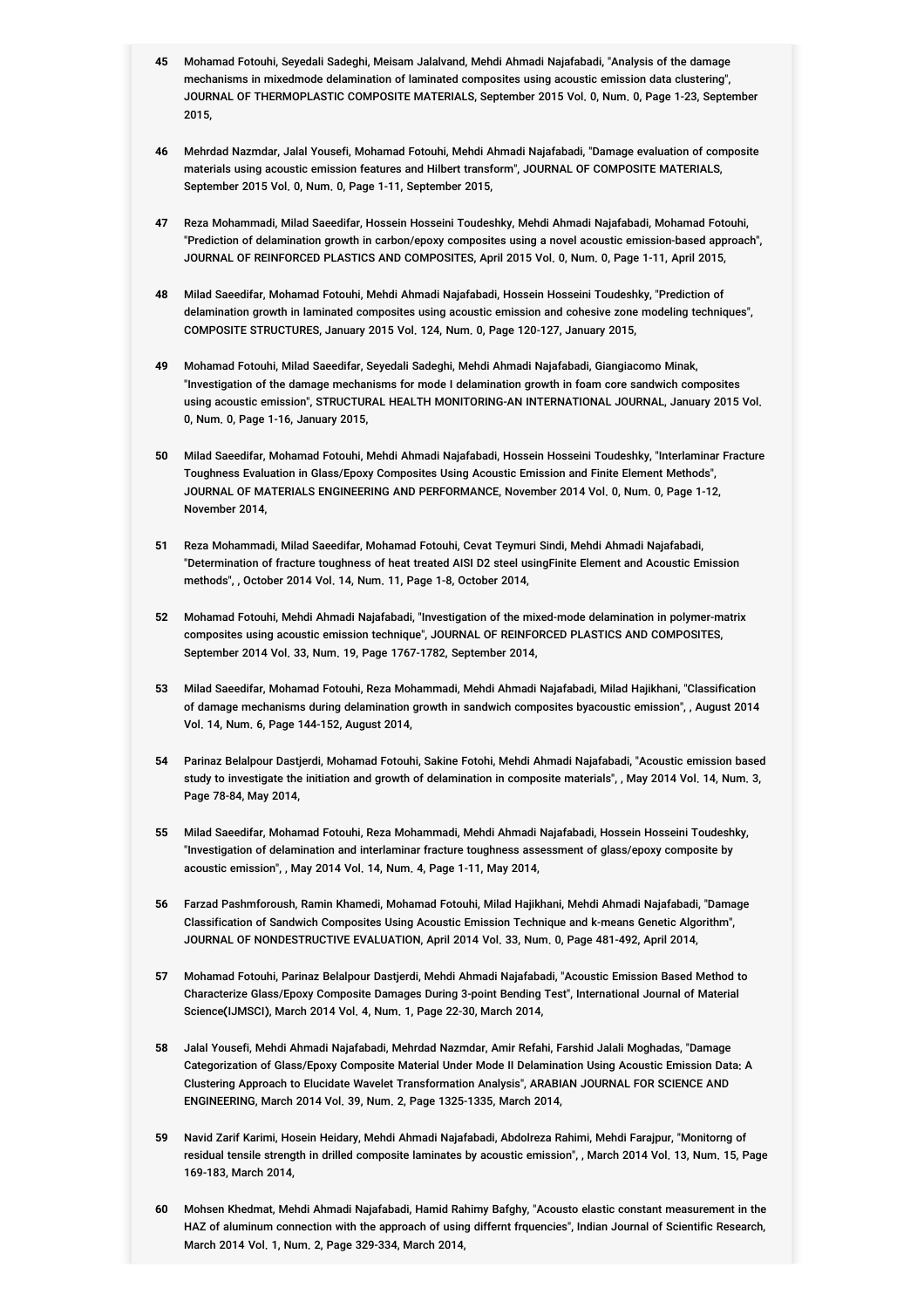- **61** Yashar Javadi, Mehdi Akhlaghi, Mehdi Ahmadi Najafabadi, "Nondestructive Evaluation of Welding Residual Stresses in Austenitic Stainless Steel Plates", RESEARCH IN NONDESTRUCTIVE EVALUATION, March 2014 Vol. 0, Num. 25, Page 30-43, March 2014,
- **62** Cevat Teymuri Sindi, Mehdi Ahmadi Najafabadi, Manouchehr Salehi, "Wavelet-based acoustic emission characterization of surface damages during experimental simulation of sheet metal forming process", PROCEEDINGS OF THE INSTITUTION OF MECHANICAL ENGINEERS PART J-JOURNAL OF ENGINEERING TRIBOLOGY, February 2014 Vol. 228, Num. 3, Page 253-265, February 2014,
- **63** Hossein Heidary, Navid Zarif Karimi, Mehdi Ahmadi Najafabadi, Abdolreza Rahimi, Andera Zucchelli, "Clustering of Acoustic Emission Signals Collected during Drilling Process of Composite Materials Using Unsupervised Classifiers", JOURNAL OF COMPOSITE MATERIALS, January 2014 Vol. 0, Num. 0, Page 1-13, January 2014,
- **64** Yashar Javadi, Seyedali Sadeghi, Mehdi Ahmadi Najafabadi, "Taguchi optimization and ultrasonic measurement of residual stresses in the friction stir welding", MATERIALS & DESIGN, January 2014 Vol. 55, Num. 0, Page 27-34, January 2014,
- **65** Mohamad Fotouhi, Mehdi Ahmadi Najafabadi, "Acoustic emission-based study to characterize the initiation of delamination in composite materials", JOURNAL OF THERMOPLASTIC COMPOSITE MATERIALS, January 2014 Vol. 0, Num. 0, Page 1-19, January 2014,
- **66** Cevat Teymuri Sindi, Mehdi Ahmadi Najafabadi, Manouchehr Salehi, "Tribological Behavior of Sheet Metal Forming Process Using Acoustic Emission Characteristics", TRIBOLOGY LETTERS, August 2013 Vol. 51, Num. 2, Page 1-15, August 2013,
- **67** Seyedali Sadeghi, Mehdi Ahmadi Najafabadi, Yashar Javadi, Mohammad Javad Mohammadi Sefat, "Using ultrasonic waves and finite element method to evaluate through-thickness residual stresses distribution in the friction stir welding of aluminum plates", MATERIALS & DESIGN, July 2013 Vol. 52, Num. 0, Page 870-880, July 2013,
- **68** Yashar Javadi, Mehdi Ahmadi Najafabadi, Mehdi Akhlaghi, "Comparison between Contact and Immersion Method in Ultrasonic Stress Measurement of Welded Stainless Steel Plates", JOURNAL OF TESTING AND EVALUATION, April 2013 Vol. 41, Num. 5, Page 788-797, April 2013,
- **69** Mohamad Fotouhi, Cevat Teymuri Sindi, Mehdi Ahmadi Najafabadi,, "Fracture Characteristics of AISI D2 Tool Steel at Different Tempering Temperatures Using Acoustic Emission and Fuzzy C-Means Clustering", ARABIAN JOURNAL FOR SCIENCE AND ENGINEERING, March 2013 Vol. 0, Num. 0, Page 0-0, March 2013,
- **70** Cevat Teymuri Sindi, Mehdi Ahmadi Najafabadi, Manouchehr Salehi, "Investigation of surface damages during sheet metal forming using acoustic emission", PROCEEDINGS OF THE INSTITUTION OF MECHANICAL ENGINEERS PART J-JOURNAL OF ENGINEERING TRIBOLOGY, March 2013 Vol. 227, Num. 3, Page 286-296, March 2013,
- **71** Yashar Javadi, Hamed Salimi Pir Zman, Mohammadreza Hadizadeh Raeisi, Mehdi Ahmadi Najafabadi, "Ultrasonic inspection of a welded stainless steel pipe to evaluate residual stresses through thickness", MATERIALS & DESIGN, February 2013 Vol. 49, Num. 0, Page 591-601, February 2013,
- **72** Yashar Javadi, Vagelis Plevris, Mehdi Ahmadi Najafabadi, "Using LCR Ultrasonic Method to Evaluate Residual Stress in Dissimilar Welded Pipes", International Journal of Innovation,Management and Technology, February 2013 Vol. 4, Num. 1, Page 170-174, February 2013,
- **73** Yashar Javadi, Mehdi Akhlaghi, Mehdi Ahmadi Najafabadi, "Using Finite Element and Ultrasonic Method to Evaluate Welding Longitudinal Residual Stress through the Thickness in Austenitic Stainless Steel Plates", MATERIALS & DESIGN, January 2013 Vol. 45, Num. 0, Page 628-642, January 2013,
- **74** Yashar Javadi, Mehdi Ahmadi Najafabadi, "Comparison between Contact and Immersion Ultrasonic Method to Evaluate Welding Residual Stresses of Dissimilar Joints", MATERIALS & DESIGN, January 2013 Vol. 47, Num. 0, Page 473-482, January 2013,
- **75** Yashar Javadi, Omid Afzali Naniz, Mohammadreza Hadizadeh Raeisi, Mehdi Ahmadi Najafabadi, "Nondestructive Evaluation ofWelding Residual Stresses in Dissimilar Welded Pipes", JOURNAL OF NONDESTRUCTIVE EVALUATION, January 2013 Vol. 0, Num. 0, Page 0-0, January 2013,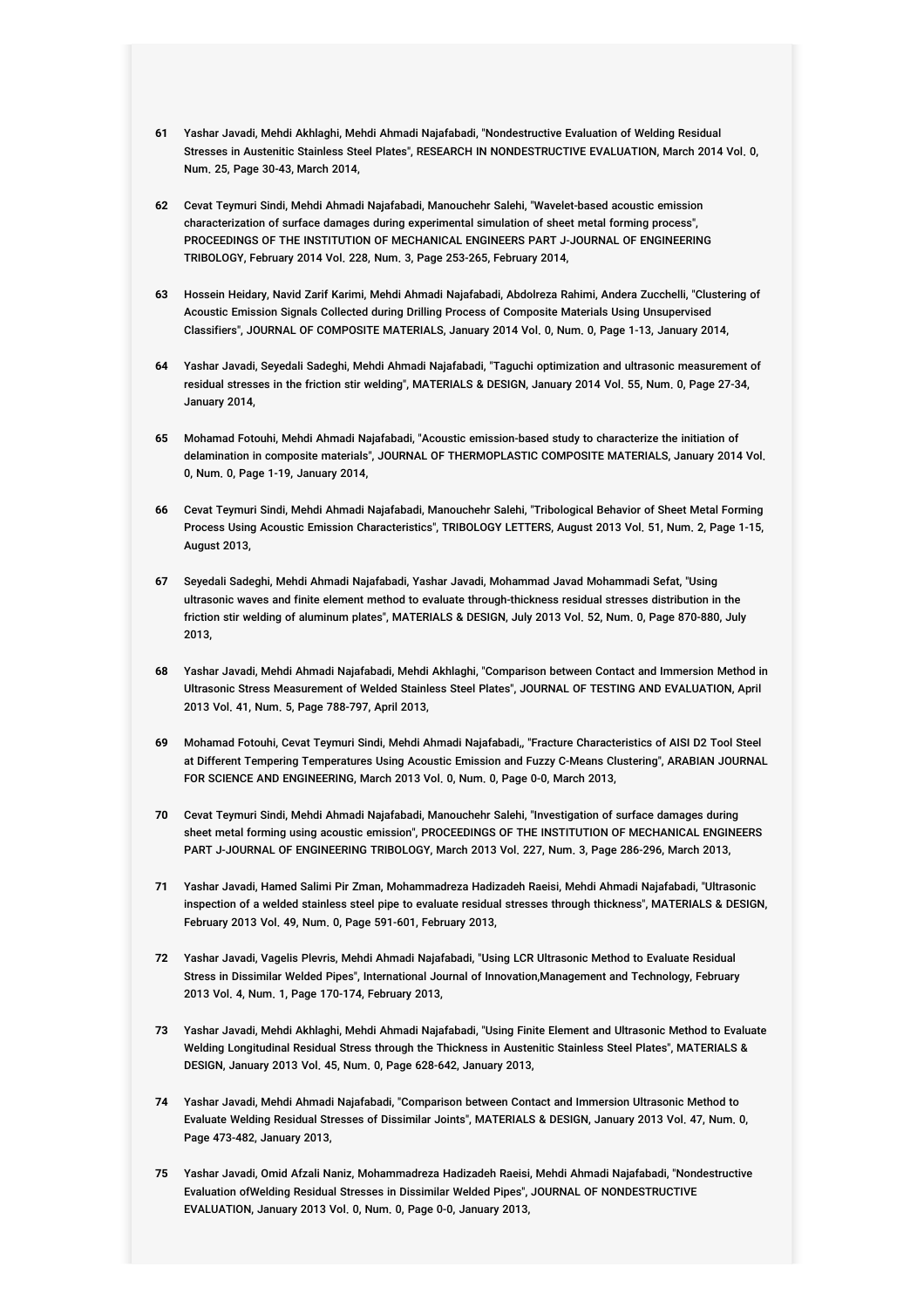- **76** Mohamad Fotouhi, Hossein Heidary Kalahroodi, , Mehdi Ahmadi Najafabadi, "Composite materials damage characterization under qusi-static 3-points bending test using fuzzy c-means clustering", Applied Mechanics and Materials, December 2012 Vol. 110-116, Num. 0, Page 1221-1228, December 2012,
- **77** Navid Zarif Karimi, Hossein Heidary Kalahroodi, Giangiacomo Minak, Mehdi Ahmadi Najafabadi, "Effect of the drilling process on the compression behavior of glass/epoxy laminates", COMPOSITE STRUCTURES, November 2012 Vol. 0, Num. 0, Page 0-0, November 2012,
- **78** Yashar Javadi, Mehdi Ahmadi Najafabadi, Mehdi Akhlaghi, "Residual Stress Evaluation in Dissimilar Welded Joints Using Finite Element Simulation and the LCR Ultrasonic Wave", RUSSIAN JOURNAL OF NONDESTRUCTIVE TESTING, November 2012 Vol. 48, Num. 9, Page 541-552, November 2012,
- **79** Hossein Heidary Kalahroodi, Mehdi Ahmadi Najafabadi, Abdolreza Rahimi, Giangiacomo Minak, "Wavelet-based Acoustic Emission Characterization of Residual Strength of Drilled Composite Materials", JOURNAL OF COMPOSITE MATERIALS, October 2012 Vol. 0, Num. 0, Page 0-0, October 2012,
- **80** Cevat Teymuri Sindi, Mehdi Ahmadi Najafabadi, Manouchehr Salehi, "Investigation of surface damages during sheet metal forming using acoustic emission", PROCEEDINGS OF THE INSTITUTION OF MECHANICAL ENGINEERS PART J-JOURNAL OF ENGINEERING TRIBOLOGY, September 2012 Vol. 0, Num. 0, Page 1-11, September 2012,
- **81** , , Mehdi Ahmadi Najafabadi, "Acoustic emission-based damage classification of glass/polyester composites using harmony search k-means algorithm", JOURNAL OF REINFORCED PLASTICS AND COMPOSITES, May 2012 Vol. 31, Num. 10, Page 671-680, May 2012,
- **82** Navid Zarif Karimi, Hossein Heidary Kalahroodi, Mehdi Ahmadi Najafabadi, "Residual tensile strength monitoring of drilled composite materials by acoustic emission", MATERIALS & DESIGN, April 2012 Vol. 40, Num. 0, Page 229- 236, April 2012,
- **83** Zamn Saeidinia, Mehdi Ahmadi Najafabadi, Dariush Jawabvar, "The Study of Residual Stress in Welded Specimens of Aluminium Alloy by Using Acoustic Emission Method", Applied Mechanics and Materials, January 2012 Vol. 110- 116, Num. 0, Page 3617-3623, January 2012,
- **84** Behnaz Tajik, Abbas Abbassi, Majid Saffar-Avval, Mehdi Ahmadi Najafabadi, "Ultrasonic properties of suspensions of TiO2 and Al2O3 nanoparticles in water", POWDER TECHNOLOGY, January 2012 Vol. 217, Num. 0, Page 171-176, January 2012,
- **85** Jahan Taghizadeh, Mehdi Ahmadi Najafabadi, "Identification of damage modes in polypropylene/epoxy composites by using principal component analysis on AE signals extracted from Mode I delamination", NONDESTRUCTIVE TESTING AND EVALUATION, January 2012 Vol. 0, Num. 0, Page 1-20, January 2012,
- **86** Mohamad Fotouhi, Hossein Heidary Kalahroodi, Farzad Pashmforoush, Mehdi Ahmadi Najafabadi, "Composite Materials Damage Characterization under Quasi-static 3-Point Bending Test Using Fuzzy C-Means Clustering", Applied Mechanics and Materials, January 2012 Vol. 110-116, Num. 0, Page 1221-1228, January 2012,
- **87** Sajad Mostafavi, Mohamad Fotouhi, , Mehdi Ahmadi Najafabadi, Cevat Teymuri Sindi, "Acoustic Emission Methodology to Evaluate the Fracture Toughness in Heat Treated AISI D2 Tool Steel", JOURNAL OF MATERIALS ENGINEERING AND PERFORMANCE, January 2012 Vol. 0, Num. 0, Page 0-0, January 2012,
- **88** Amir Refahi Oskouei, Hossein Heidary Kalahroodi, Mehdi Ahmadi Najafabadi, Mehdi Farajpur, "Unsupervised acoustic emission data clustering for the analysis of damage mechanisms in glass/polyester composites", MATERIALS & DESIGN, January 2012 Vol. 37, Num. 0, Page 416-422, January 2012,
- **89** Jahan Taghizadeh, Mehdi Ahmadi Najafabadi, "Classification of acoustic emission signals collected during mode I delamination on glass/polyester composites by integration on the principal component analysis and fuzzy clustering means", , December 2011 Vol. 22, Num. 2, Page 1-16, December 2011,
- **90** , , Mehdi Ahmadi Najafabadi, Amir Refahi Oskouei, "Monitoring the initiation and growth of delamination in composite materials using acoustic emission under quasi-static three-point bending test", JOURNAL OF REINFORCED PLASTICS AND COMPOSITES, October 2011 Vol. 30, Num. 17, Page 1481-1493, October 2011,
- **91** , Hossein Heidary Kalahroodi, Mehdi Ahmadi Najafabadi,, "Characterization of composite materials damage under qusi-static 3-point bending test using wavelet and fuzzy C-means clustering", JOURNAL OF COMPOSITE MATERIALS, September 2011 Vol. 0, Num. 0, Page 1-14, September 2011,
- **92** Ali Bateni, Nader Parvin, Mehdi Ahmadi Najafabadi, "Density evaluation of powder metallurgy compacts using in situ X-ray radiography", POWDER METALLURGY, September 2011 Vol. 54, Num. 3, Page 1-4, September 2011,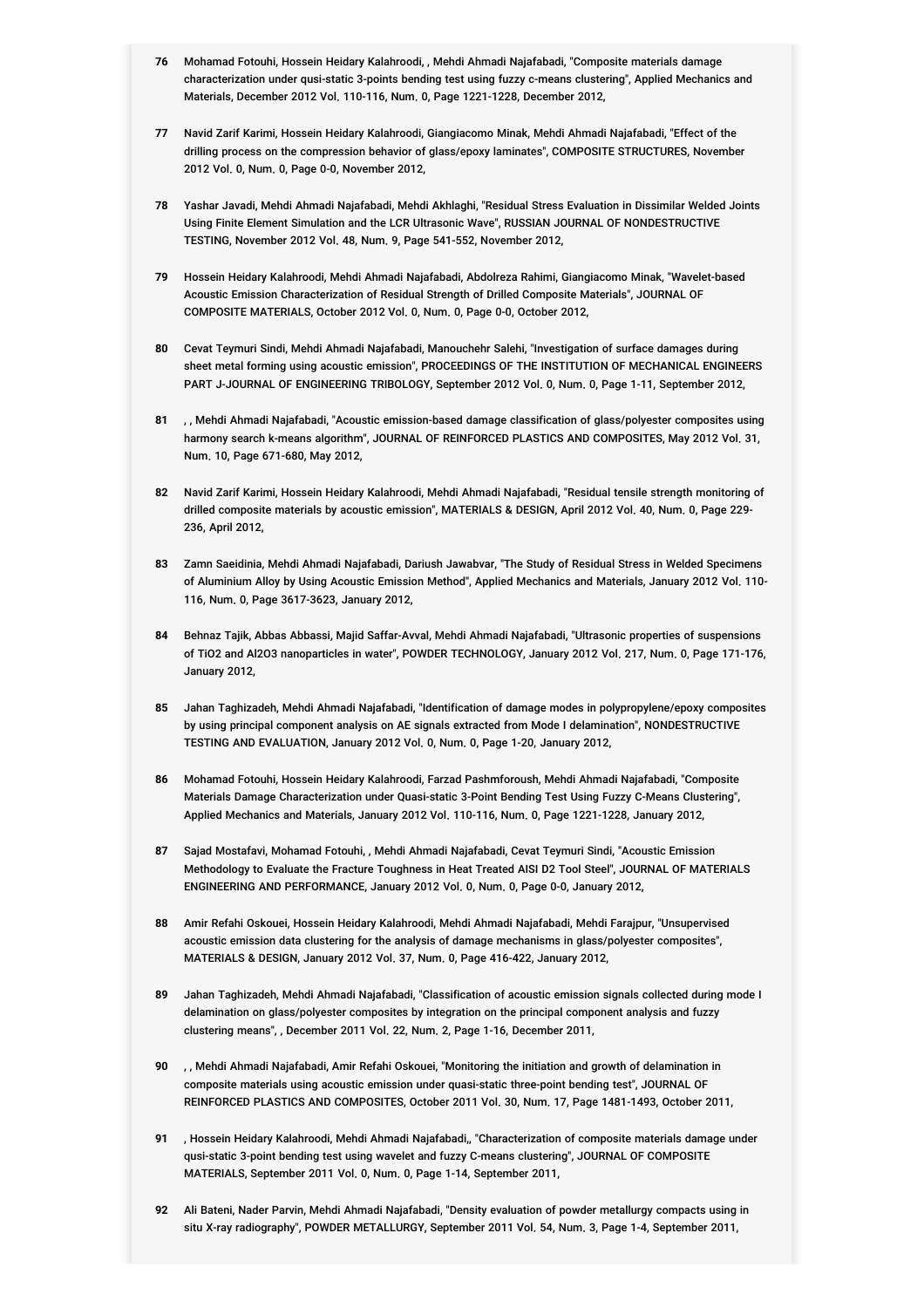- **93** , , Mehdi Ahmadi Najafabadi, "Damage Characterization of Glass/Epoxy Composite Under Three-Point Bending Test Using Acoustic Emission Technique", JOURNAL OF MATERIALS ENGINEERING AND PERFORMANCE, August 2011 Vol. 0, Num. 0, Page 1-11, August 2011,
- **94** Jahan Taghizadeh, Mehdi Ahmadi Najafabadi, "Classification of Acoustic Emission Signals Collected During Tensile Tests on Unidirectional Ultra High Molecular Weight Polypropylene Fiber Reinforced Epoxy Composites Using Principal Component Analysis", RUSSIAN JOURNAL OF NONDESTRUCTIVE TESTING, July 2011 Vol. 47, Num. 7, Page 491-500, July 2011,
- **95** Ali Moarefzadeh, Mehdi Ahmadi Najafabadi, "Finite Element Simulation of Plasma Arc Welding Process for Ferrite Stainless Steel", Majlesi Journal of Mechanical Engineering, May 2011 Vol. 4, Num. 3, Page 67-74, May 2011,
- **96** Milad Hajikhani, Mehdi Ahmadi Najafabadi, Mehdi Farjpour, Amir Refahi Oskuei, Amir Sharifi, "Strain energy release rate assessment in mode I delamination of foam core sandwich composites by acoustic emission", JOURNAL OF COMPOSITE MATERIALS, May 2011 Vol. 0, Num. 0, Page 1-7, May 2011,
- **97** Amir Ahmad Bakhtiary Davijani, Milad Hajikhani, Mehdi Ahmadi Najafabadi, "Acoustic Emission Based on Sentry Function to Monitor the Initiation of Delamination in Composite Materials", MATERIALS & DESIGN, April 2011 Vol. 32, Num. 5, Page 3059-3065, April 2011,
- **98** Cevat Teymuri Sindi, Mehdi Ahmadi Najafabadi, Seyed Ali Ebrahimian, "Fracture Toughness Determination of Heat Treated AISI D2 Tool Steel Using AE Technique", ISIJ INTERNATIONAL, March 2011 Vol. 51, Num. 2, Page 305-312, March 2011,
- **99** Milad Hajikhani, Amir Refahi Oskouei, Mehdi Ahmadi Najafabadi, Amir Sharifi, Mohammad Heidari, "Progressive Fracture Evaluation in Composite Materials by Acoustic Emission Technique", Key Engineering Materials, January 2011 Vol. 465, Num. 0, Page 535-538, January 2011,
- **100** Amir Refahi Oskouei, Anderea Zucchelli, Mehdi Ahmadi Najafabadi, Giangiacomo Minak, "An integrated approach based on acoustic emission and mechanical information to evaluate the delamination fracture toughness at mode I in composite laminate", MATERIALS & DESIGN, January 2011 Vol. 32, Num. 3, Page 1444-1455, January 2011,
- **101** Amir Refahi Oskouei, Milad Hajikhani, Mehdi Ahmadi Najafabadi, Amir Sharifi, Mohammad Heidari, "Damage Progression and Residual Strength Evaluation in Sandwich Panels Loaded at the Center", Key Engineering Materials, January 2011 Vol. 465, Num. 0, Page 527-530, January 2011,
- **102** Amir Refahi Oskouei, Mehdi Ahmadi Najafabadi, "Acoustic Emission Characteristics of Mode I Delamination in Glass/Polyester Composites", Journal of composite materials, April 2010 Vol. 44, Num. 0, Page 0-0, April 2010,
- **103** Amir Refahi Oskouei, Ramin Khamedi, Mehdi Ahmadi Najafabadi, Milad Hajikhani, "Characterization of Mode I Delamination in Comomposite Materials by Acoustic Emission", Journal of Pure and Applied Ultrasonics, April 2010 Vol. 32, Num. 1, Page 3-7, April 2010,
- **104** Amir Refahi Oskouei, Mehdi Ahmadi Najafabadi, "Fracture Strength Distribution in E-Glass Fiber Using Acoustic Emission", Journal of Composite Materials, March 2010 Vol. 44, Num. 6, Page 0-0, March 2010,
- **105** Ali Jalili Nikroo, Mehdi Akhlaghi, Mehdi Ahmadi Najafabadi, "Simulation and analysis of flow in the injection chamber of die casting machine during the slow shot phase", The International Journal of Advanced Manufacturing Technology, March 2009 Vol. 42, Num. 2, Page 0-0, March 2009,
- **106** Mojtaba Ayatollahy, Shahriar Fariborz, Mehdi Ahmadi Najafabadi, "Anti-plane elastodynamic analysis of planes with multiple defects", Applied Mathematical Modelling, February 2009 Vol. 33, Num. 2, Page 0-0, February 2009,
- **107** Reza Hasanzadeh Pak Rezaei, Ali M. Reza, S.H.H. Sadeghi, Amir Hossein Rezaei, Mehdi Ahmadi Najafabadi, "Optimal signal-adaptive maximum likelihood filter for enhancement of defects in eddy current C-scan images", NDT & E INTERNATIONAL, July 2008 Vol. 41, Num. 5, Page 371-381, July 2008,
- **108** Reza Hasanzadeh Pak Rezaei, S.H.H. Sadeghi, Amir Hossein Rezaei, Alireza Moghaddamjoo, Mehdi Ahmadi Najafabadi, "Noise Suppression in Eddy Current C-Scan Images Using a Non-linear Adaptive Maximum Likelihood Filter", Amirkabir International Journal of Electrical and Electronics Engineering, June 2008 Vol. 19, Num. 68, Page 55-62, June 2008,
- **109** Reza Hasanzadeh Pak Rezaei, Amir Hossein Rezaei, S.H.H. Sadeghi, Mohammad Hassan Moradi, Mehdi Ahmadi Najafabadi, "A density -based fuzzy clustering technique for non-destructive detection of defect in materials", NDT and E International, June 2007 Vol. 40, Num. 4, Page 0-0, June 2007,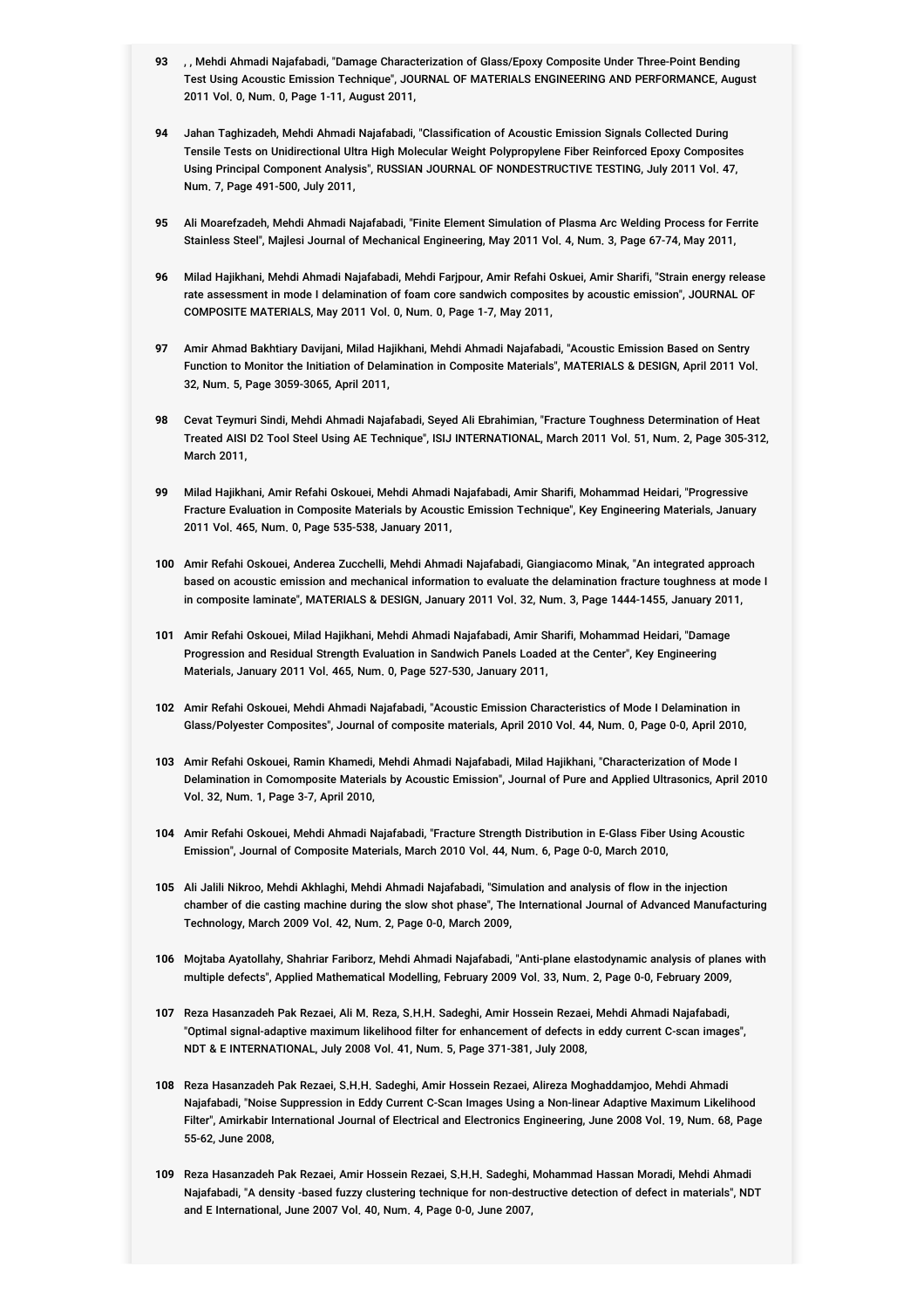- **110** Mehdi Ahmadi Najafabadi, "Decarburization of lron Melt by an Immersed Al2O3-Fe2O3 PorousTube", ISIJ Internationa, January 1998 Vol. 37, Num. 1, Page 0-0, January 1998,
- **111** Mehdi Ahmadi Najafabadi, "Deoxidation of lron Melt with Immersed MgO-C Porous Tube", ISIJ International, November 1996 Vol. 36, Num. 11, Page 0-0, November 1996,
- **112** Mehdi Ahmadi Najafabadi, "Simultaneous Decarburization and Denitrogenization of Molten lron with Vacuum Suction Degassing Method", ISIJ International, October 1996 Vol. 36, Num. 10, Page 0-0, October 1996,

#### Conference Papers

#### **Portal Records**

- **1** Javad Sharifi Ghaderi, Mehdi Ahmadi Najafabadi, "Determining the characteristics of acoustic emission in the fatigue crack growth of aluminum alloy 2025 for online structural monitoring ", 19th International Conference of Iranian Aerospace Society, AERO2021, May 2021
- **2** Arash Khodaei, Sajad Alimirzaeifaradonbeh, Zahra Nozarijouybari, Mehdi Ahmadi Najafabadi, "Study of bending strength of glass/epoxy composite specimens produced by filament winding technique ", 28th Annual international conference of Iranian society of mechanical engineering, ISME 2020, May 2020
- **3** Arash Khodaei, Sajad Alimirzaeifaradonbeh, Zahra Nozarijouybari, Mehdi Ahmadi Najafabadi, "Investigation of Bending Strength of Composite pipe specimens Made by Wire Winding Process ", 28th Annual International Conference of Iranian Society of Mechanical Engineering, ISME 2020, May 2020
- **4** Nazanin Morakabi Esfahani, Mehdi Ahmadi Najafabadi, "Second and higher order acoustoelastic constants measurement of bolts by applying tensile load and using ultrasonic testing method ", The 4th international and 15th national conference on manufacturing engineeing, October 2018
- **5** Nazanin Morakabi Esfahani, Mehdi Ahmadi Najafabadi, Dr. Farid Reza Biglari, "Stress analysis in hot rolling process using finite element method ", 3rd International Conference on Mechanical and Aerospace Engineering, May 2018
- **6** Nazanin Morakabi Esfahani, Mehdi Ahmadi Najafabadi, Dr. Farid Reza Biglari, "Finite element modelling of stress analysis in hot rolling process ", 3rd international conference on mechanical and aerospace engineering, May 2018
- **7** Naeim Akbari Shahkhosravi, Mehdi Ahmadi Najafabadi, Hossein Heydari, "An investigation of carbon nanotubes effect on drilled-induced delamination and fatigue-life of GFRP composites using acoustic emission ", The 26th Annual International Conference of Iranian Society of Mechanical Engineers-ISME2018, April 2018
- **8** Reza Mohammadi, Milad Saeedifar, Mehdi Ahmadi Najafabadi, Hossein Hosseini Toudeshky, "Damage detection in multi-layer composites using acoustic emission technique ", ISME2017- 1864-ISME, May 2017
- **9** Milad Saeedifar, Reza Mohammadi, Mehdi Ahmadi Najafabadi, Hossein Hosseini Toudeshky, "Crack growth rate prediction in multi layer composites using acoustic emission ", ISME2017- 1864-ISME, May 2017
- **10** Reza Mohammadi, Hamid Fotouhi, Milad Saeedifar, Mehdi Ahmadi Najafabadi, "Determination of damage mechanisms in glass/epoxy composites using acoustic emission technique ", 3rd international conference on the latest achievements of science and technology, January 2017
- **11** Milad Saeedifar, Mohamad Fotouhi, Navid Zarif Karimi, Mehdi Ahmadi Najafabadi, Hossein Hosseini Toudeshky, Giangiacomo Minak, "Prediction of delamination growth in glass/epoxy composites using acoustic emission ", 2nd International Conference on Mechanics of Composites, July 2016
- **12** Seyed Ali Mahdian Ahi, Jalal Yousefi, Navid Zarif Karimi, Mehdi Ahmadi Najafabadi, Giangiacomo Minak, "Damage extension characterization of low velocity impact composite plate using acoustic emission ", 2ND INTERNATIONAL CONFERENCE ON MECHANICS OF COMPOSITES, PORTO, PORTUGAL, 11-14 JULY 2016, July 2016
- **13** Jalal Yousefi, Seyed Ali Mahdian Ahi, Navid Zarif Karimi, Mehdi Ahmadi Najafabadi, Giangiakomo Minak, "Damage analysis for low velocity impacted composite laminates using acoustic emission technique ", 15th youth symposium on experimental solid mechanics, June 2016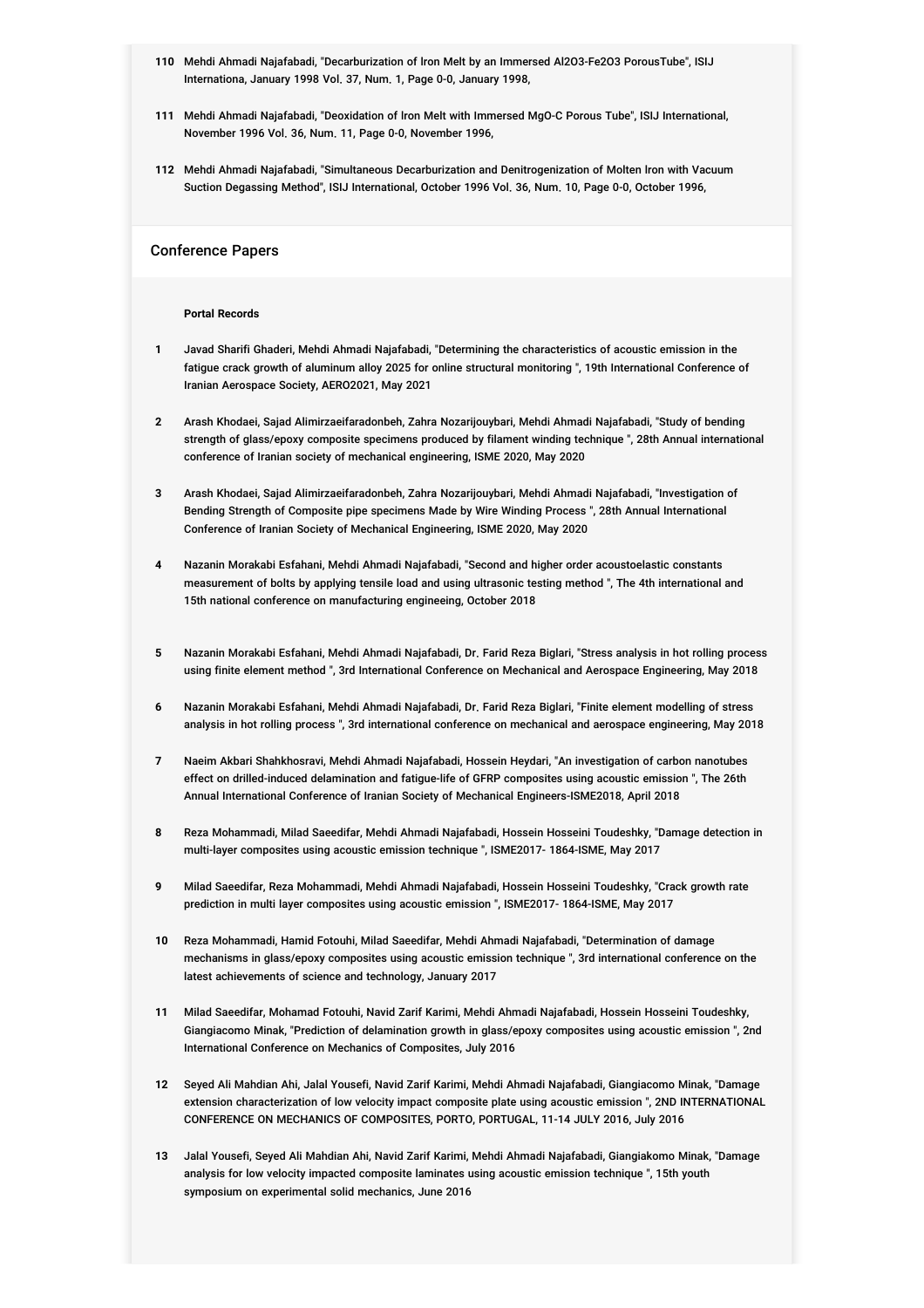- **14** Seyedali Sadeghi, Mohamad Fotouhi, Navid Zarif Karimi, Mehdi Ahmadi Najafabadi, Giangiacomo Minak, "Residual stress evaluation in friction stir welding of aluminum plates by means of acoustic emission and ultrasonic wave ", 15th youth symposium on experimental solid mechanics, June 2016
- **15** Leila Ghanbary, Mehdi Farajpour, Mehdi Ahmadi Najafabadi, Saughar Jarchi, "Low cost usb-based RF power meter for 50MHz-9GHz frequency band ", The international conference on new research in engineering sciences, March 2016
- **16** Navid Zarif Karimi, Mohamad Fotouhi, Milad Saeedifar, Giangiacomo Minak, Mehdi Ahmadi Najafabadi, "Interlaminar fracture toughness measurement of the mixed-mode delamination using acoustic emission technique ", 18th international conference on compositesstructures, June 2015
- **17** Foad Mavisat, Mehdi Ahmadi Najafabadi, Jahan Taghizadeh, "Evaluation signal leakage of Acoustic Emission from the pipes in the Hydro test using Discrete frequency and wavelets ", 6th Iranian pipe & pipeline conference, June 2015
- **18** Foad Mavisat, Mehdi Ahmadi Najafabadi, Jahan Taghizadeh, "Evaluation signal leakage of Acoustic Emission from the pipes in the Hydro test using FFT and wavelets ", 6th Iranian pipe & pipeline conference, June 2015
- **19** Milad Saeedifar, Reza Mohammadi, Mehdi Ahmadi Najafabadi, Hossein Hosseini Toudeshky, "determination of interlaminar fracture toughness of carbon/epoxy composites using acoustic emission ", 23rd Annual International Mechanical Engineers conference, May 2015
- **20** Milad Saeedifar, Mehdi Ahmadi Najafabadi, Hossein Hosseini Toudeshky, Reza Mohammadi, "Investigation of delamination in glass/epoxy composites using acoustic emission and visual inspection ", 23rd Annual International Mechanical Engineers conference, May 2015
- **21** Mohamad Fotouhi, Kia Hosseini, Mohammadreza Miri Shallou, Mehdi Ahmadi Najafabadi, "Study of delamination damage in composites laminates using Acoustic emission technique ", ISAV 2014, December 2014
- **22** Jaber Esmaeeli Karati, Mehdi Ahmadi Najafabadi, "Study of delamination in composite materials under mode I loading using acoustic emission method ", ISAV 2014, December 2014
- **23** Pouya Shojaeishahmirzadi, Seyed Ali Mahdian Ahi, Mehdi Ahmadi Najafabadi, "Determination of acoustoelastic coefficient for A0 mode lamb wave in stainless steel plate 403L using acoustic emission method ", ISAV 2014, December 2014
- **24** Hossein Barekatain, Hamed Sabet, Mehdi Ahmadi Najafabadi, "Developing welding WC coated electrodes for surface hardening treatment (oxyacetylene welding) of low alloy steels used for drilling shafts ", First International conference on welding and nondestructive testing (ICWNDT2014), 14th National conference on welding & Inspection (14th NCWI) & 3rd National conference on NDT (NCNDT), December 2014
- **25** Hossein Barekatain, Hamed Sabet, Mehdi Ahmadi Najafabadi, "Developing welding WC coated electrodes for surface hardening treatment (oxyacetylene welding) of low alloy steels used for drilling shafts ", First international conference on welding and nondestructive testing (ICWNDT2014),14th National conference on welding(14th NCWI) & Inspection, 3rd National conference on NDT (3rd NCNDT), February 2014
- **26** Mohsen Khetmat, Mehdi Ahmadi Najafabadi, Hamid Rahimi Bafghi, "Acoustoelastic ceofficient measurement in the HAZ of aluminum plate weld joint using different ultrasonic wave frequencies ", The first national conference on mechanical engineering of Iran, February 2014
- **27** Seyed Ali Mahdian Ahi, Mohamad Fotouhi, Mehdi Ahmadi Najafabadi, "Study of the damage in laminated composite caused by impact using acoustic emission method ", ISAV2013, December 2013
- **28** Mehdi Ahmadi Najafabadi, "Nondestructive measurement of residual stress caused in pipe girth weld ", 5th Iranian Pipe & Pipeline Conference, December 2013
- **29** Peyman Azari Dehkordi, Mehdi Ahmadi Najafabadi, "Fatigue crack growth detection in steel structures under high pressure by using acoustic emission method ", 5th Iranian Pipe & Pipeline Conference, December 2013
- **30** Rasool Bashe Ahangar, Mehdi Ahmadi Najafabadi, Abdolreza Rahimi, "Experimental study on the effect of erosive metallic particles on the sliding bearings by acoustic emission technique ", NCME 2013, March 2013
- **31** , Mehdi Ahmadi Najafabadi, Iraj Sattari Far, "Residual stress measurement in aluminum plate joint weld by ultrasonic method ", National Symposium on Mechanical Engineering NCME 2013, March 2013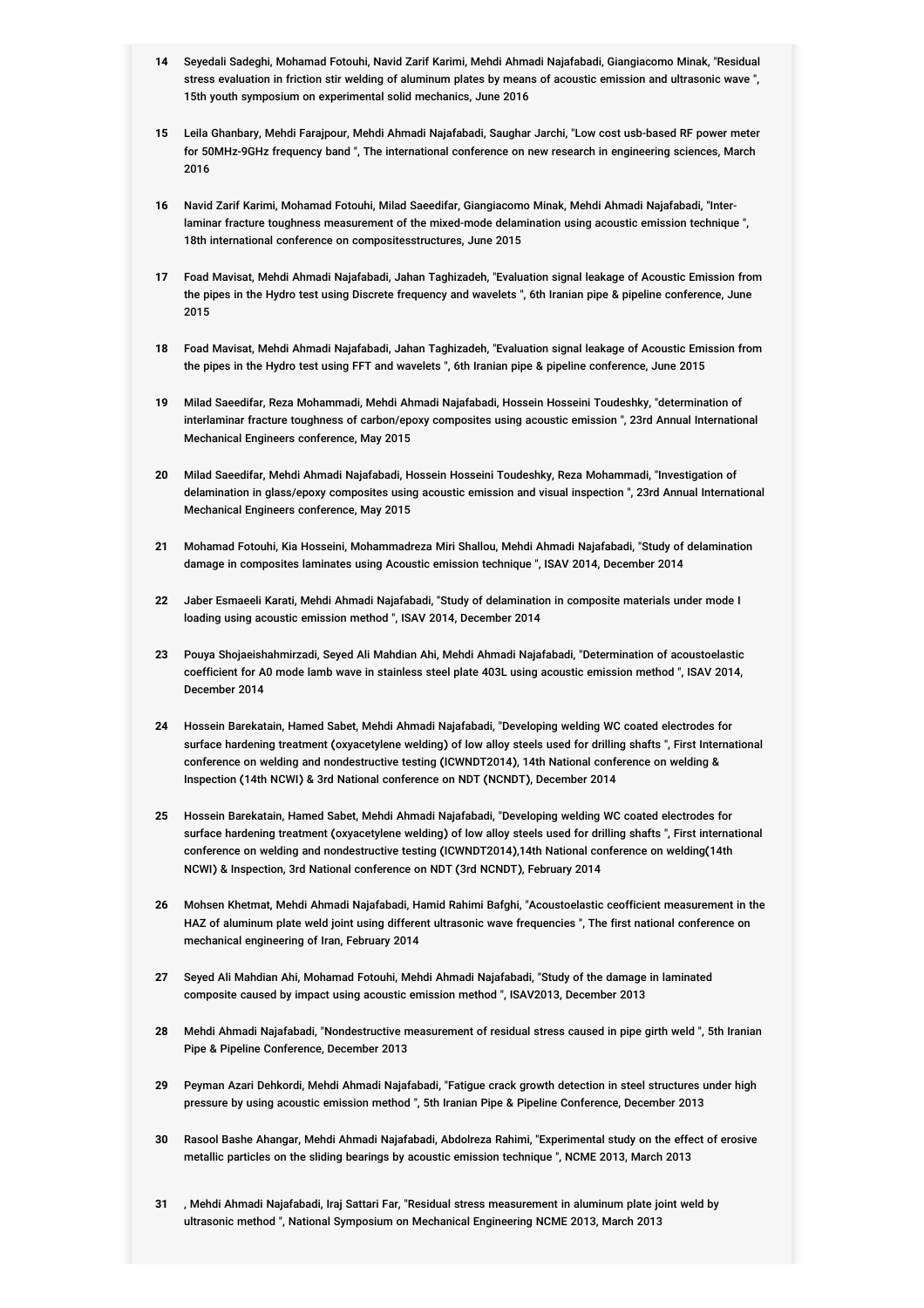- **32** Mohamad Fotouhi, Cevat Teymuri Sindi, Mehdi Ahmadi Najafabadi, "Determination of metallic materials toughness using acoustic emission monitoring technique ", Irans third international conference on industrial automation, January 2013
- **33** Cevat Teymuri Sindi, Seyedali Ebrahimian, Vahid Fartashvand, Mehdi Ahmadi Najafabadi, "Health Monitoring of CNG Tank Type I using Acoustic Emission ", Fifth International CNG Conference; Related Industries and Equipment Exhibition, December 2012
- **34** Mohamad Fotouhi, Jalal Yousefi, Mehdi Ahmadi Najafabadi, Hamid Fotouhi, "Monitoring the initiation and growth of delamination in composite materials using Acoustic Emission ", The 3rd International Conference on Composites: Characterization, Fabrication and Application (CCFA-3) December 18-19, 2012, Tehran, Iran, December 2012
- **35** Hossein Heidary Kalahroodi, Navid Zarif Karimi, Mehdi Ahmadi Najafabadi, Abdolreza Rahimi, "Monitoring of chisel edge effect in drilling of composite materials by acoustic emission ", ICMEAT2012-1101, October 2012
- **36** Yashar Javadi, Mohammadreza Hadizadeh Raeisi, Hamed Salimi Pir Zman, Mehdi Ahmadi Najafabadi, "Using welding simulation and ultrasonic method to evaluate residual stress in stainless steel welded plates ", The ASME 2012 11th Biennial Conference On Engineering Systems Design And Analysis ESDA2012, July 2012
- **37** Hossein Heidary Kalahroodi, Navid Zarif Karimi, Mehdi Ahmadi Najafabadi, Giangiacomo Minak, Andrea Zucchelli, "Time-Frequency analyzing of acoustic emission signals in drilling of glass/epoxy composites ", The ASME 2012 11th Biennial Conference On Engineering Systems Design And Analysis ESDA2012, July 2012
- **38** Navid Zarif Karimi, Hossein Heidary Kalahroodi, Mehdi Ahmadi Najafabadi, Parnian Kianfar, Giangiacomo.Minak, Andrea Zucchelli, "Online Monitoring of Drilling-Induced Delamination of Composite Materials by Acoustic Emission ", The ASME 2012 11th Biennial Conference On Engineering Systems Design And Analysis ESDA2012, July 2012
- **39** Mohamad Fotouhi, Sakineh Fotouhi, Parinaz Belalpour Dastjerdi, Mehdi Ahmadi Najafabadi, "Damage characterization of laminated composites under quasi-static 3-point bending test using power spectrum analysis ", 6th Condition Monitoring and Fault Diagnosis Conference (CMFD2012), February 2012
- **40** Mohamad Fotouhi, Parinaz Belalpour Dastjerdi, Sakineh Fotouhi, Mehdi Ahmadi Najafabadi, "Monitoring of initiation and growth of delamination in composite materials using acoustic emission and energy function ", 6th Condition Monitoring and Fault Diagnosis Conference (CMFD2012), February 2012
- **41** , , Mehdi Ahmadi Najafabadi, "Interlaminar fracture energy of glass/epoxy composite laminate under modeII delamination using centry function ", 3rd International and 12th National Conference on Manufacturing Engineering (ICME), December 2011
- **42** , Mohamad Fotouhi, , Mehdi Ahmadi Najafabadi, "Online monitoring of glass/polyester composites during mode I delamination test using acoustic emission method ", 3rd International conference on manufacturing engineering, December 2011
- **43** Mohamad Fotouhi, , Mehdi Ahmadi Najafabadi, "Monitoring of initiation and growth of delamination using acoustic emission and energy function ", ICME 2011, December 2011
- **44** Jahan Taghizadeh, Mehdi Ahmadi Najafabadi, "Study of acoustical behavior differences between glass/epoxy and polypropylene/epoxy composites in tensile loading ", 3rd International Conference on Manufacturing Engineering, ICME201, December 2011
- **45** Saeed Jamiolahmadi, , Mehdi Ahmadi Najafabadi,, "Study of acoustic emission signals produced during three points bending test on composite workpieces by wavelet analysis ", 3rd International Conference on Manufacturing Engineering, ICME201, December 2011
- **46** Mehdi Ahmadi Najafabadi, , Cevat Teymuri Sindi, "Investigation of head pressure loss caused by friction and other effective parameters on leak flow by acoustic emission method ", ICME 2011, December 2011
- **47** Mohamad Fotouhi, , , Mehdi Ahmadi Najafabadi, "Detection of damage mechanisms in delamination of composite materials using wavelet analysis ", ICME 2011, December 2011
- **48** Saeed Khorasanizadeh, Mehdi Ahmadi Najafabadi, "Effect of double blasting of abrasive particles in shot and grit blasting treatment of steel pipes surface on adhesion of epoxy coating ", 3rd International Conference on Manufacturing Engineering, ICME201, December 2011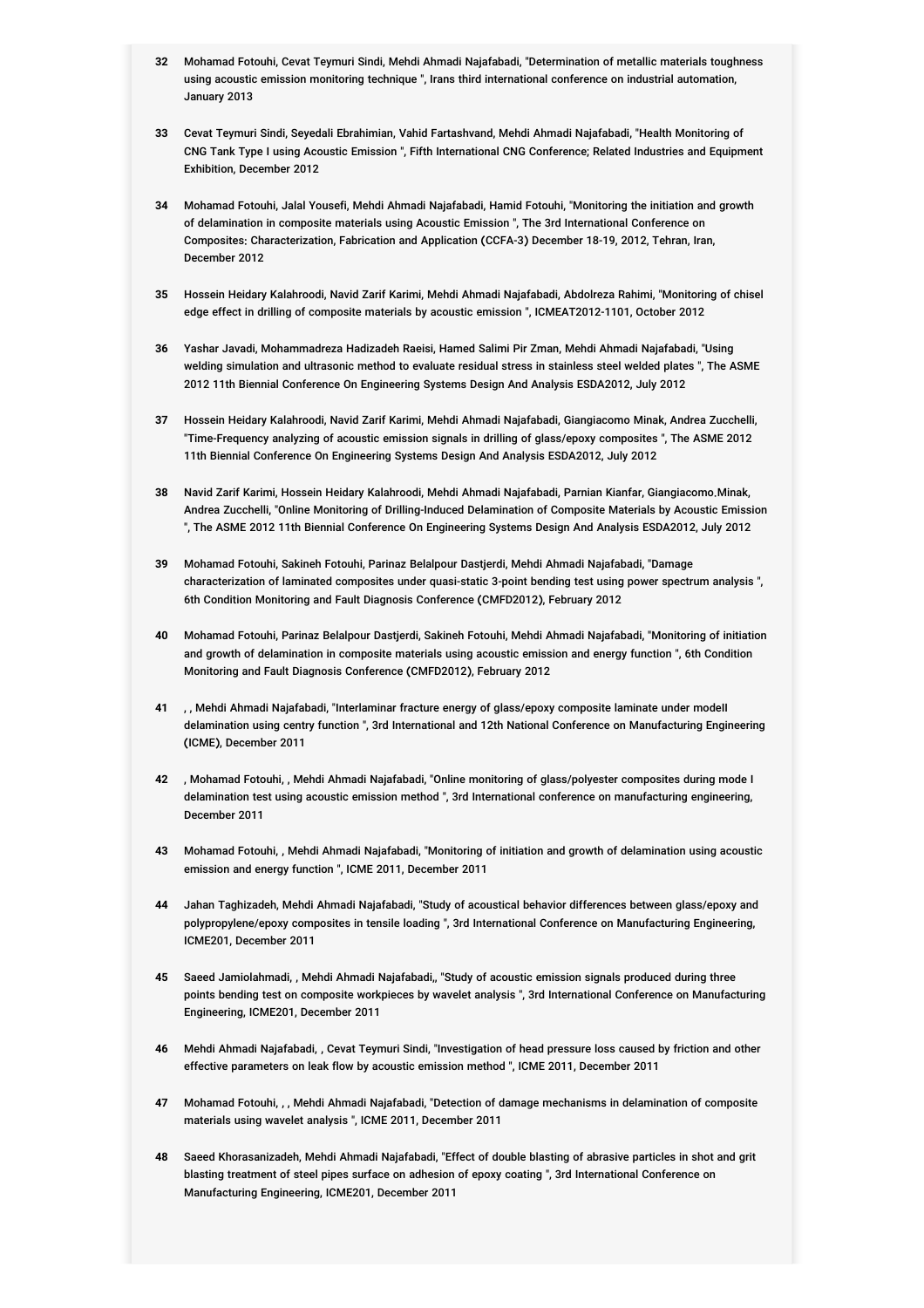- **49** , Mohammad Hosein Zeinali, Mohamad Fotouhi, Mehdi Ahmadi Najafabadi, "Study of effect of micro-structure on developing of residual stresses formed during welding of carbon steels ", ICME 2011, December 2011
- **50** Khaled Azari, S.Mahmood Ghalehbandi, Younes Alizadeh Vaghasloo, Mehdi Ahmadi Najafabadi, "Effects of postweld heat-treatment on residual stresses of ferritic stainless steel welded components ", International Congress on Advances in Welding Science and Technology for Construction, Energy and Transportation Systems, October 2011
- **51** , , Mehdi Ahmadi Najafabadi, "Temper bead technique to avoid the use of post weld heat treatment ", International Congress on Advances in Welding Science and Technology for Construction, Energy and Transportation systems (AWST-2011), October 2011
- **52** , Mehdi Ahmadi Najafabadi, , Milad Hajikhani, Hamid Omidvar, Amir Sharifi, "Study of damage occurred in multilaminate of glass/epoxy composite using non-destructive acoustic emission method ", 1st National Congress Aging Aircraft, July 2011
- **53** , Amir Refahi Oskouei, Milad Hajikhani, Mehdi Ahmadi Najafabadi, , Hamid Omidvar, Amir Sharifi, "progressive damage assessment in sandwich panels under central loading and determination of residual life by non-destructive acoustic emission method ", 1st National Congress Aging Aircraft, July 2011
- **54** Sadegh Hosseini, Mehdi Ahmadi Najafabadi, Mehdi Akhlaghi, "Study leak in valve of combustion engines by acoustic emission technique ", 14th international conference on advances in materials & processing technologies, July 2011
- **55** , , Mehdi Ahmadi Najafabadi, "Investigation of acoustic emission signals related to different damage mechanisms in glass/epoxy composite material using mode II delamination ", 14th international conference on advances in materials& processing technologies, July 2011
- **56** Cevat Teymuri Sindi, Mehdi Ahmadi Najafabadi, "Mechanism identification of AE generation in friction processes ", 14th international conference on advances in materials& processing technologies, July 2011
- **57** Navid Zarif Karimi, Hossein Heidary Kalahroodi, Mehdi Ahmadi Najafabadi, "Residual strength monitoring of drilled composite materials by acoustic emission signals ", 14th international conference on advances in materials& processing technologies, July 2011
- **58** Cevat Teymuri Sindi, Mehdi Ahmadi Najafabadi, Ali Zahedi Dizaj Yekan, "Effect of double austenitization treatment on the properties of AISI D2 cold work tool steel ", 14th international conference on advances in materials& processing technologies, July 2011
- **59** Seyed Ali Ebrahimian, Mehdi Ahmadi Najafabadi, Cevat Teymuri Sindi, "Investigation of acoustic emission behavior of AISI 4130 stainless steel welded by different pass sequences ", 14th international conference on advances in materials& processing technologies, July 2011
- **60** , , Mehdi Ahmadi Najafabadi, "Clustering of the Acoustic Emission signals Related to Different Damage Mechanisms in Glass/Epoxy Composite Material under Three Points Bending ", 1st National Conference on NDT, May 2011
- **61** , , , Mehdi Ahmadi Najafabadi, "Analyzing of AE signals produced during 3-points bending test of composite materials using different neural network algorithms ", 19th Annual Conference on Mechanical Engineering (ISME), May 2011
- **62** Saeed Khorasanizadeh, Mehdi Ahmadi Najafabadi, "The effect of abrasive particle size in shot & grit blasting process on steel pipes epoxy coating adhesion ", 3rd Iranian pipe & pipeline conference, May 2011
- **63** Mehdi Ahmadi Najafabadi, "Corrosion wear of internal wall in the oil and gas pipelines ", 3rd Iranian pipe & pipeline conference, May 2011
- **64** Sadegh Hosseini, , , Mehdi Ahmadi Najafabadi, "Leak detection methods in transmission pipelines with NDT acoustic emission ", 3rd Iranian pipe & pipeline conference, May 2011
- **65** Zaman Saeidi Nia , Mehdi Ahmadi Najafabadi,ِDariyush Jawabvar, "The Study of Residual Stress in Welded Specimens of Aluminium Alloy by Using Acoustic Emission Method ", 2011 International Conference on Mechanical and Aerospace Engineering (CMAE 2011), March 2011
- **66** Hamid Reza Mardani, , Mehdi Ahmadi Najafabadi, "Investigation of damage mechanisms in aluminum blade of the gas turbine air compressor ", 1st National seminar on surface engineering and heat treatment, March 2011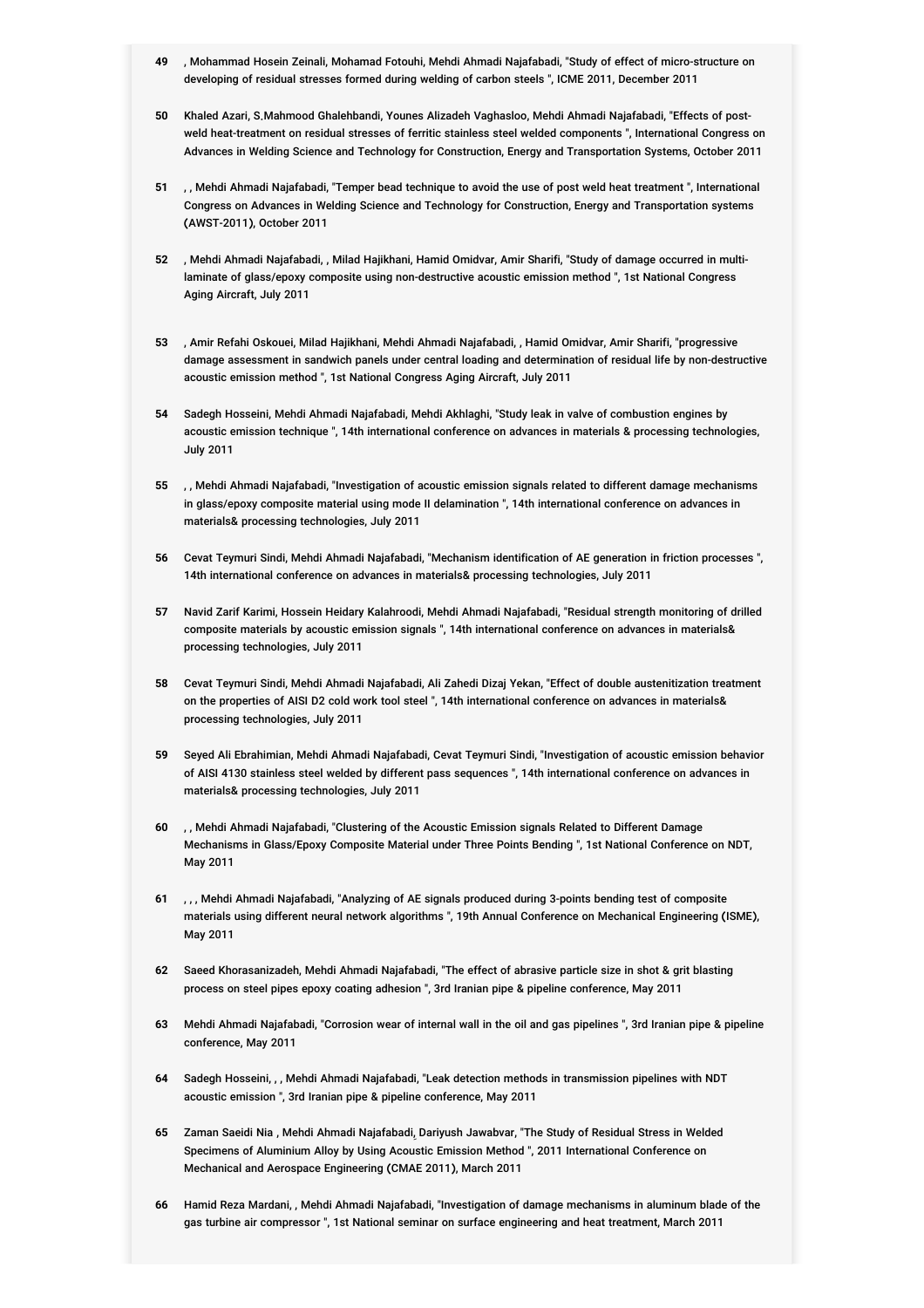- **67** Zaman Saeidinia, Mehdi Ahmadi Najafabadi, Dariush Javabvar, Amir Hooshmanpur, "Study on Residual Stress in Al Weld using Acoustic Emission ", National conference on Introducing New Technologies in Mechanical Engineering, February 2011
- **68** , Hossein Heidary Kalahroodi, Mehdi Ahmadi Najafabadi,, "monitoring of delamination in drilling operation by acoustic emission ", irans second international conference on industrial automation, February 2011
- **69** , , Hossein Heidary Kalahroodi, Mehdi Ahmadi Najafabadi, "Composite materials damage characterization under quasi-static 3-point bending test using Fuzzy C-Means Clustering ", 2nd International Conference on Mechanical, Industrial, and Manufacturing Technologies MIMT 2011, February 2011
- **70** Hamid Reza Mardani, , Mehdi Ahmadi Najafabadi, "Investigation of damage mechanisms in aluminum blade of the gas turbine air compressor ", National conference on Introducing New Technologies in Mechanical Engineering, February 2011
- **71** , , Milad Hajikhani, Mehdi Ahmadi Najafabadi, "The Study of Mode II Delamination on Glass/Epoxy Composite Materials by Acoustic Emission ", The 2nd International Conference on Composites: Characterization, Fabrication and Application (CCFA-2), December 2010
- **72** , Hossein Heidary Kalahroodi, Mehdi Ahmadi Najafabadi,, "Wavelet-based Acoustic Emission monitoring of composite materials damage under quasi-static 3-point bending test ", The 2nd International Conference on Composites: Characterization, Fabrication and Application (CCFA-2), December 2010
- **73** Hossein Heidari Kalhroodi, Amir Refahi Oskouei, Milad Hajikhani, Mehdi Ahmadi Najafabadi, "Acoustic Emission Signal Analysis by Wavelet Method to Investigate Damage Mechanisms during Drilling of Composite Materials ", ASME 2010 10th Biennial conference on Engineering System Design and Analysis, July 2010
- **74** Mehdi Ahmadi Najafabadi, Javad Teymuri Shandi, "Acoustic Emission and Fracture Characterisitcs of AISI D2 Tool Steel Tempered at Different Temperature ", 10th Biennial Conference on Engineering Systems Design and Analysis ESDA2010 ASME2010, July 2010
- **75** Milad Hajikhani, Mehdi Ahmadi Najafabadi, Amir Refahi Oskouei, "ACOUSTIC EMISSION ASSESSMENT OF FRP COMPOSITES DELAMINATION ", ASME 2010 10th Biennial conference on Engineering System Design and Analysis, July 2010
- **76** Amir Refahi Oskouei, Milad Hajikhani, Mehdi Ahmadi Najafabadi, "Damage Progression and Residual Strength Evaluation in Sandwich Panels Loaded at the Center ", Sixth International Conference on MATERIALS STRUCTURE & MICROMECHANICS OF FRACTURE, June 2010
- **77** Milad Hajikhani, Amir Refahi Oskouei, Mehdi Ahmadi Najafabadi, "Progressive Fracture Evaluation in Composite Materials by Acoustic Emission Technique ", Sixth International Conference on MATERIALS STRUCTURE & MICROMECHANICS OF FRACTURE, June 2010
- **78** Milad Hajikhani, Amir Refahi Oskouei, Mehdi Ahmadi Najafabadi, "Influence of mid-plane layout in mode I delamination of glass/polyester composites by acoustic emission monitoring ", INTERNATIONAL CONGRESS ON ULTRASONICS - ICU 2009, January 2010
- **79** Gholamreza Davoudi, Abdolreza Rahimi, Mehdi Ahmadi Najafabadi, "Modeling of carbide tool wear with regression in turninig ", 2nd Conference in the Manufacturing Engineering (NMEC2009), October 2009
- **80** Gholamreza Davoudi, Abdolreza Rahimi, Mehdi Ahmadi Najafabadi, "Predictive modeling surface roughness of workpiece with regression in turning ", 2nd Conference in the Manufacturing Engineering (NMEC2009), October 2009
- **81** Abdolreza Rahimi, Mehdi Ahmadi Najafabadi, Amirali Naghizadeh, "Change in orientation of tool and workpiece in 5-spindle CNC milling machine ", 2nd Conference in the Manufacturing Engineering (NMEC2009), October 2009
- **82** Yasser Moghani Gharemanloei, Sirous Aghanajafi, Mehdi Ahmadi Najafabadi, "study of relation between stress relieving heat treatment and stress loss of spring under the influence of static loads ", 2nd Conference in the Manufacturing Engineering (NMEC2009), October 2009
- **83** Gholamreza Davoudi, Abdolreza Rahimi, Mehdi Ahmadi Najafabadi, "Investigation of tool wear estimation methods in turning process ", 2nd Conference in the Manufacturing Engineering (NMEC2009), October 2009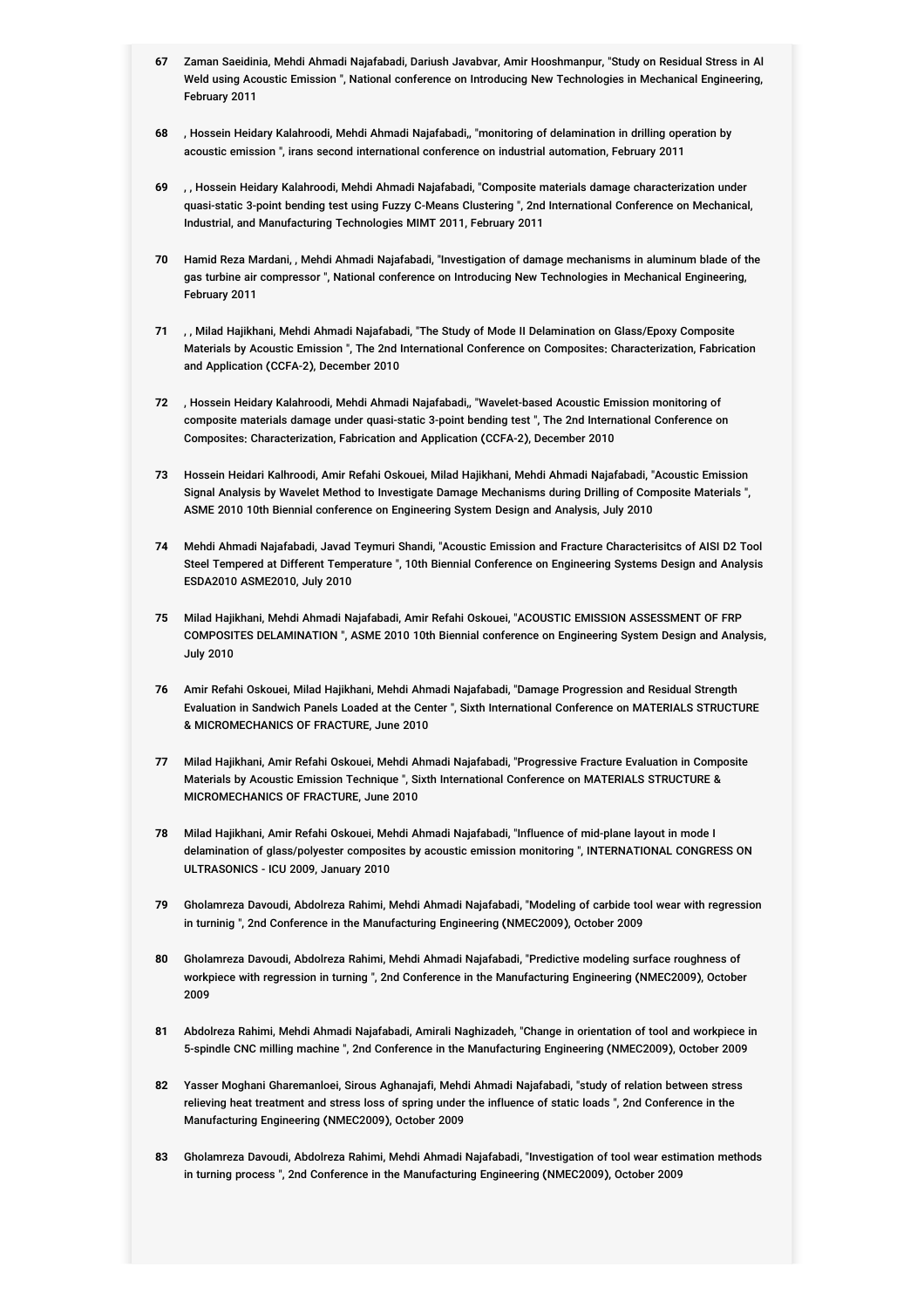- **84** Mohammadreza Mehrkusha, Mehdi Ahmadi Najafabadi, Amirhosein Rahmani, "Application of nondestructive testing method (AE) for detection of valve leak in internal combustion engins ", 2nd Conference in the Manufacturing Engineering (NMEC2009), October 2009
- 85 Yasser Moghani Gharenanloei, Mehdi Ahmadi Najafabadi, Sirous Aghanajafi, "Study of cyclic loading on reduction<br>. of free length of heat treated austenite springs ", 2nd Conference in the Manufacturing Engineering (NMEC2009), October 2009
- **86** Amir Refahi Oskouei, Mehdi Ahmadi Najafabadi, "Using an integrated acoustical and mechanical method to evaluate fracture toughness at mode I delamination in composite materials ", Ninth international seminar on Experimental techniques and design in composite materials, September 2009
- **87** Meysam Akbari, Mehdi Ahmadi Najafabadi, "The application of acoustic emission technique to plastic deformation of low carbon steel ", INTERNATIONAL CONGRESS ON ULTRASONICS - ICU 2009, April 2009
- **88** Abdolreza Rahimi, Mehdi Ahmadi Najafabadi, Farhad Najarian, Rouzbeh Alipur, "Analytical and experimental investigations of tool flank wear in steel turning ", icme2009, March 2009
- **89** Ramin Khamedi, Alireza Fallahi Arezodar, Amir Refahi Oskouei, Mehdi Ahmadi Najafabadi, "Wavelet based of Acoustic Emission Signals Processing for Damage Detection in Dual-Phase Steels ", International Congress on Ultrasonics - ICU 2009, January 2009
- **90** Meysam Akbari, Mehdi Ahmadi Najafabadi, "Experimental Study of Onset of Plastic Deformation in Low Carbon Steel using Acoustic Emission Technique ", 17th NATIONAL SYMPOSIUM ON ULTRASONICS, NSU-XVII, December 2008
- **91** Ramin Khamedi, Alireza Fallahi Arezodar, Amir Refahi Oskouei, Mehdi Ahmadi Najafabadi, "The Effect of Martensite Phase Volume Fraction of Dual-phase Steels on Acoustic Emission Signals Under Tensile Loading ", 17th NATIONAL SYMPOSIUM ON ULTRASONICS, NSU-XVII, December 2008
- **92** Ali Bateni, Mehdi Ahmadi Najafabadi, Nader Parvin, "Prediction of density in porous materials by x-ray techniques ", 17th World Conference on Nondestructive Testing, October 2008
- **93** Ali Bateni, Mehdi Ahmadi Najafabadi, Nader Parvin, "Determination of green density of PM compacts by in situ X-RAY radiography ", 5th International congress on powder metallurgy for automotive parts - PM AUTO 08, April 2008
- **94** Mohammad Javad Mahmoodi, Mehdi Ahmadi Najafabadi, "Introducing of Acoustic Emission Technique for Leak Detection in Vessels in Power Industeries ", 22nd International Power System conference, November 2007
- **95** S.Aboutaleb Kermani, Mehdi Ahmadi Najafabadi, Nasser Rastkhah, Amir Movafeghi, "Sizing of the surface opening cracks by diffraction of ultrasonic waves at cracks end using contact and immersion techniques ", 1st International Conference on Technical Inspection and NDT, October 2007
- **96** Hossein Heidari Kalhroodi, Amir Refahi Oskouei, Mehdi Ahmadi Najafabadi, "Mechanism of detection of stress corrosion cracking during static U- bend tests on 304 stainless steel by signal processing of acoustic emission ", 3thNDT & Corrosion management Asia Conference, September 2007
- **97** Siamak Akhshik, Rasoul Moharrami, Mehdi Ahmadi Najafabadi, "The use of ultrasonic for determination of thirdorder elastic constants ", International conference on ultrasonics, April 2007
- **98** Amir Refahi Oskouei, Vahid Ansari Oghol Beyk, Mehdi Ahmadi Najafabadi, "Analyzing of AE Signals by Wavelet to Investigation of Damage Mechanisms in Composite Materials ", International conference on ultrasonics, April 2007
- **99** Siamak Akhshik, Mehdi Ahmadi Najafabadi, "Ultrasonic non-destructive evaluation of stress around the tip of a crack ", DEFECTOSCOPY 2006, November 2006
- **100** Siamak Akhshik, Seyed Mohammadnaser Saber, Mehdi Ahmadi Najafabadi, "Non-destructive evaluation of stress around the tip of crack ", The 45th Annual British Conference on NDT, September 2006
- **101** Seyed Mohammadnaser Saber, Siamak Akhshik, Mehdi Ahmadi Najafabadi, "Experimental and analytical study of AE waves in steel plate ", The 45th Annual British Conference on NDT, September 2006
- **102** Siyamak Ghadami Badrlou, Mehdi Ahmadi Najafabadi, "Study of machining parameters on acoustic emission signal ", 14th Annual Conference of Mechanical Engineering, May 2006